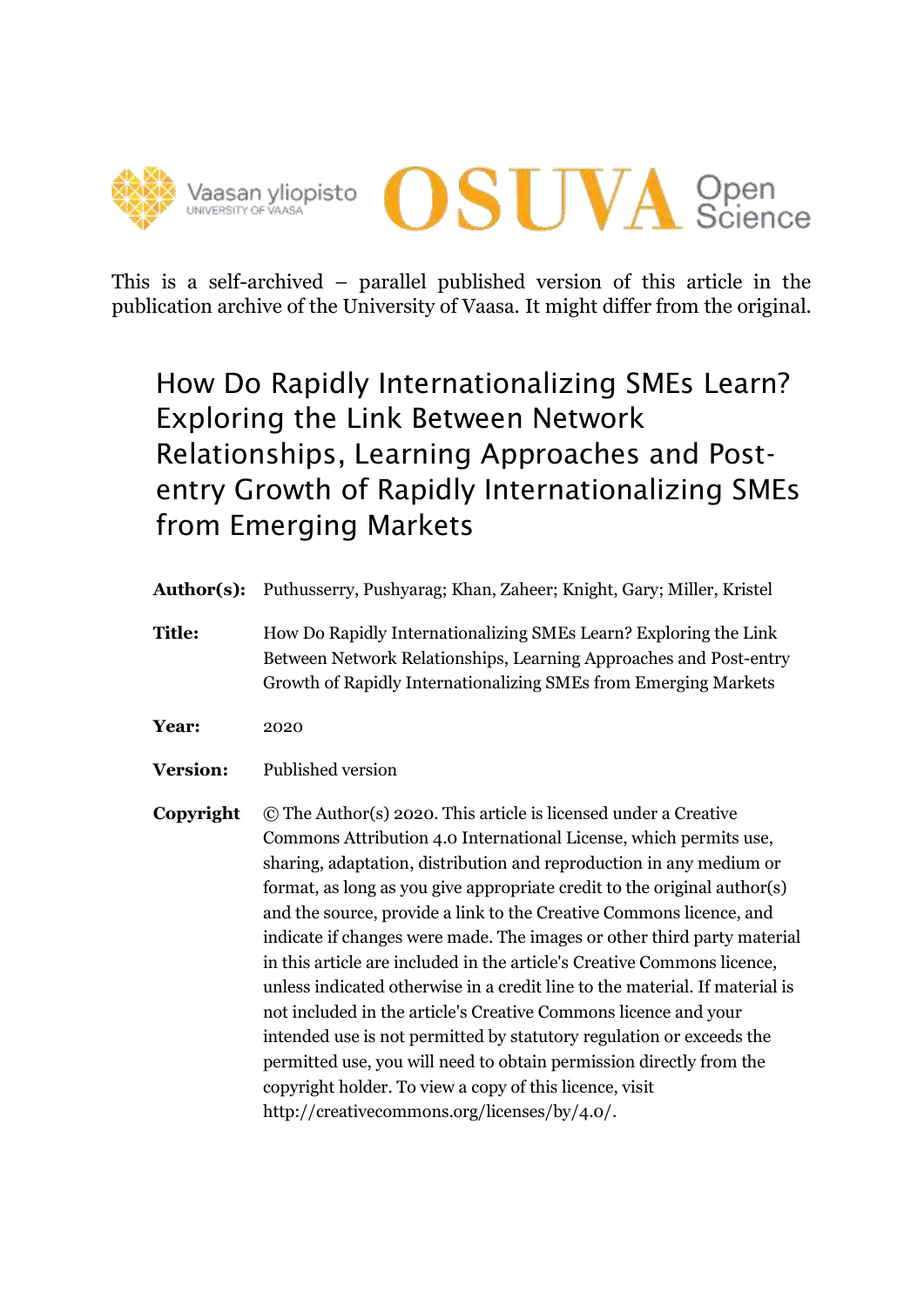## **Please cite the original version:**

Puthusserry, P., Khan, Z., Knight, G. & Miller, K. (2020). How Do Rapidly Internationalizing SMEs Learn? Exploring the Link Between Network Relationships, Learning Approaches and Post-entry Growth of Rapidly Internationalizing SMEs from Emerging Markets. Management International Review 60(4), 515-542. [https://doi.org/10.1007/s11575-](https://doi.org/10.1007/s11575-020-00424-9) [020-00424-9](https://doi.org/10.1007/s11575-020-00424-9)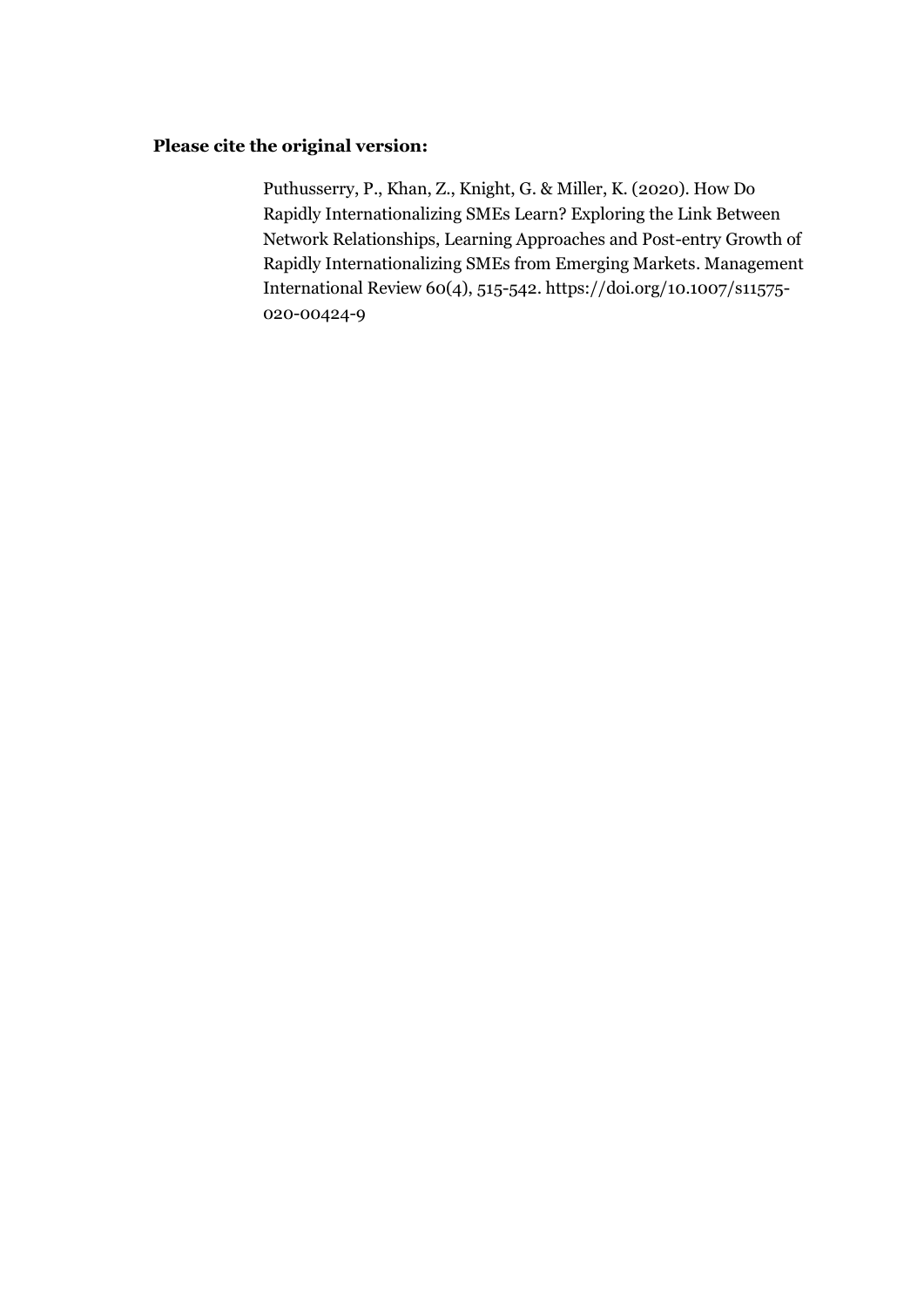





# **How Do Rapidly Internationalizing SMEs Learn? Exploring the Link Between Network Relationships, Learning Approaches and Post‑entry Growth of Rapidly Internationalizing SMEs from Emerging Markets**

**Pushyarag Puthusserry1  [·](https://orcid.org/0000-0002-0878-1169) Zaheer Khan2,3  [·](https://orcid.org/0000-0001-5538-3123) Gary Knight2,4 · Kristel Miller[5](https://orcid.org/0000-0003-0202-1828)**

Received: 15 March 2019 / Revised: 1 February 2020 / Accepted: 20 February 2020 / Published online: 21 July 2020 © The Author(s) 2020

## **Abstract**

This article explores learning among rapidly internationalizing small and medium sized enterprises (SMEs) and how this supports the post-internationalization growth and survival of these frms. We utilize a qualitative multiple case study approach of ten information and communication technology (ICT) SMEs from a key emerging market—India. Findings suggest that during the post-entry stage, rapidly internationalizing SMEs use a wide range of internal and external sources of knowledge. External sources of knowledge include peer networks, associations in the same industry, international clients/partners, and international connections developed through trade fairs and trade missions. Internal sources of knowledge such as self-learning, especially from trial-and-error and experiential eforts, were found to enhance product, market and technological knowledge; and consequently aided geographic and product diversifcation. The fndings also indicate that frms use a mix of integrated, vicarious, congenital and experiential learning approaches in their post-entry growth and survival phases. Experiential and congenital learning were found to be facilitated by frms' internal network sources, whereas external network sources provide an ideal platform for vicarious learning. The study provides new insights into networking and learning by providing evidence that exposure to and connection with diverse types of networks can result in various forms of valuable learning for rapidly internationalizing SMEs, which enhances their post-entry growth.

**Keywords** Rapidly internationalizing SMEs · Networks · Learning · Knowledge · Post-entry growth · Emerging markets

 $\boxtimes$  Zaheer Khan zaheer.khan@abdn.ac.uk

Extended author information available on the last page of the article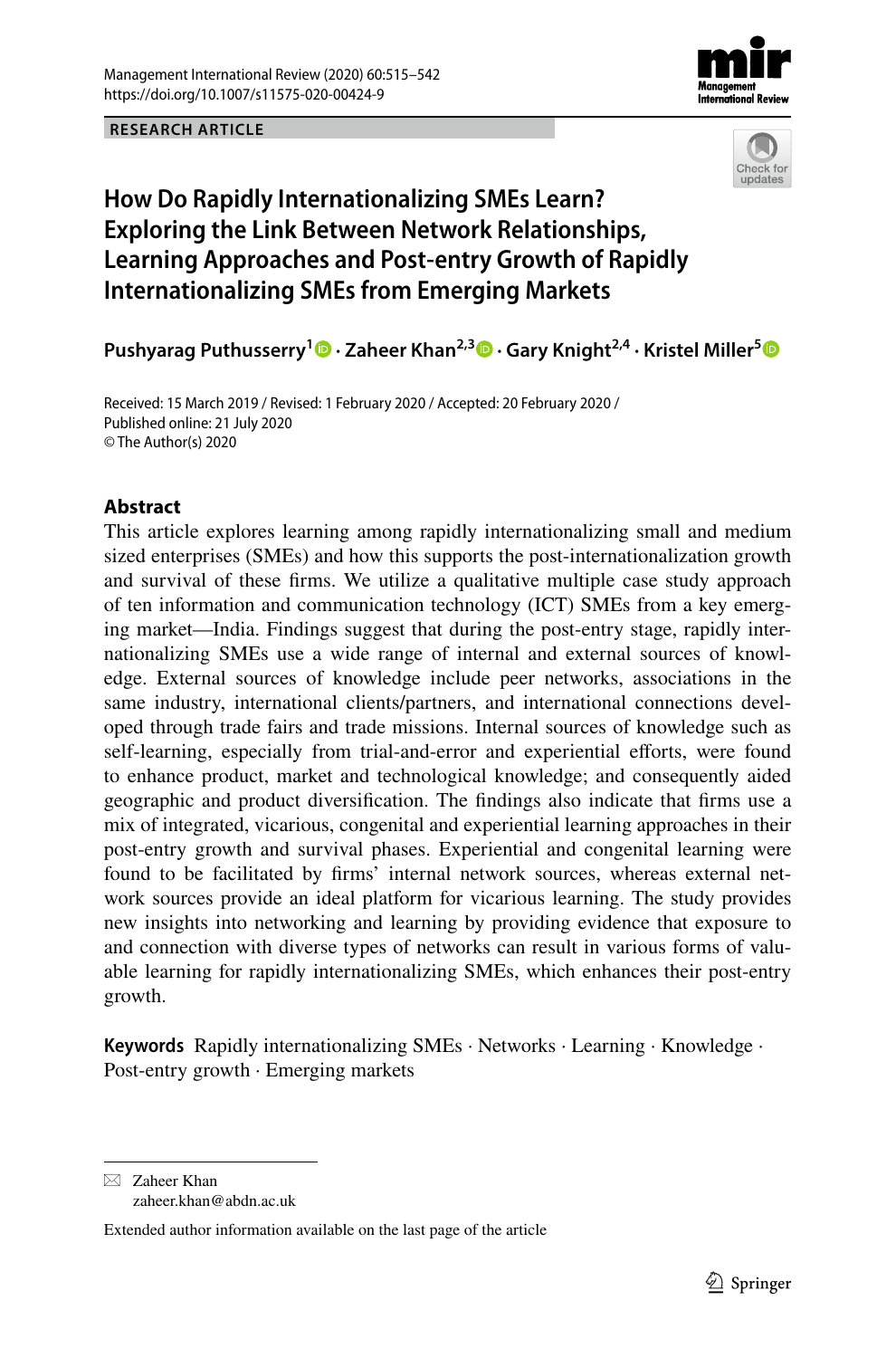#### **1 Introduction**

Rapidly internationalizing small and medium-sized enterprises (SMEs) play a signifcant role in driving economic growth (Trudgen and Freeman [2014;](#page-28-0) Gerschewski et al. [2018](#page-26-0)). Accordingly, the strategies used by rapidly internationalizing SMEs continue to attract considerable interest (Oviatt and McDougall [1994;](#page-27-0) Knight and Cavusgil [2004;](#page-27-1) Gerschewski et al. [2018](#page-26-0)). SMEs that internationalize rapidly are called International New Ventures (INVs) (Oviatt and McDougall [1994\)](#page-27-0) and Born Global frms (Knight and Cavusgil [2004;](#page-27-1) Knight and Liesch [2016\)](#page-27-2). Contrary to the internationalization process model (Johanson and Vahlne [1977\)](#page-26-1), prior research has found that the risk-prone and entrepreneurial nature typical of the founders of INVs and Born Globals tends to support relatively aggressive international expansion (Autio [2005\)](#page-24-0).

It is widely known that SMEs sufer from liabilities of smallness, lack of resources, limited international experience and limited market knowledge (cf. Galkina and Chetty [2015](#page-26-2); Johanson and Vahlne [2009\)](#page-26-3), yet paradoxically, many SMEs internationalize rapidly and compete with well-established MNEs. This suggests that SMEs have unique capabilities and value oferings, however, research to date has failed to fully understand the factors of their success (Knight and Cavusgil [2004;](#page-27-1) Coviello [2015](#page-25-0)). Studies on internationalizing SMEs have provided important insights about why, when and how they rapidly expand in international markets. In particular, research has stressed the importance of developing capabilities and network relationships to facilitate expansion of SMEs in international markets (Oviatt and McDougall [1994;](#page-27-0) Fletcher and Harris [2012;](#page-26-4) Sullivan-Mort and Weerawardena [2006;](#page-28-1) Khan and Lew [2018](#page-27-3)). However, little is known on the type of networks SMEs utilize and their role in success-based learning at the post-entry stage (Evers and O'Gorman [2011;](#page-26-5) Eberhard and Craig [2013;](#page-26-6) Hånell and Ghauri [2016;](#page-26-7) Madsen and Desai [2010;](#page-27-4) Khan and Lew [2018\)](#page-27-3).

Khan et al. ([2018](#page-27-5)) suggest that global networks are important for SMEs based in emerging markets to develop exploratory innovation. Furthermore, knowledge exchanges and learning from peer and international networks enhance the growth and performance of such frms (Kuivalainen et al. [2007;](#page-27-6) Coviello [2006,](#page-25-1) [2015;](#page-25-0) Khan and Lew [2018;](#page-27-3) Khan et al. [2018](#page-27-5)); however, to date, there is a lack of empirical research confrming this. Consequently, there is a need for fne-grained analysis of SMEs' post-entry behavior, and how they grow and survive in international markets (cf. Ibeh et al. [2018;](#page-26-8) Coviello [2015](#page-25-0); Khan and Lew [2018](#page-27-3)). We contribute to this gap by exploring the following research questions: (1) what learning approaches do rapidly internationalizing SMEs' utilize at the post-entry stage? (2) How do learning approaches from various networks afect the postentry growth of rapidly internationalizing SMEs?

To achieve this, we utilize a multiple case study approach to explore rapidly internationalizing SMEs within a knowledge-intensive emerging market context, namely the Indian information and communication technology (ICT) sector, where knowledge and learning are essential to international performance. We examine the acquisition and strategic application of knowledge through learning,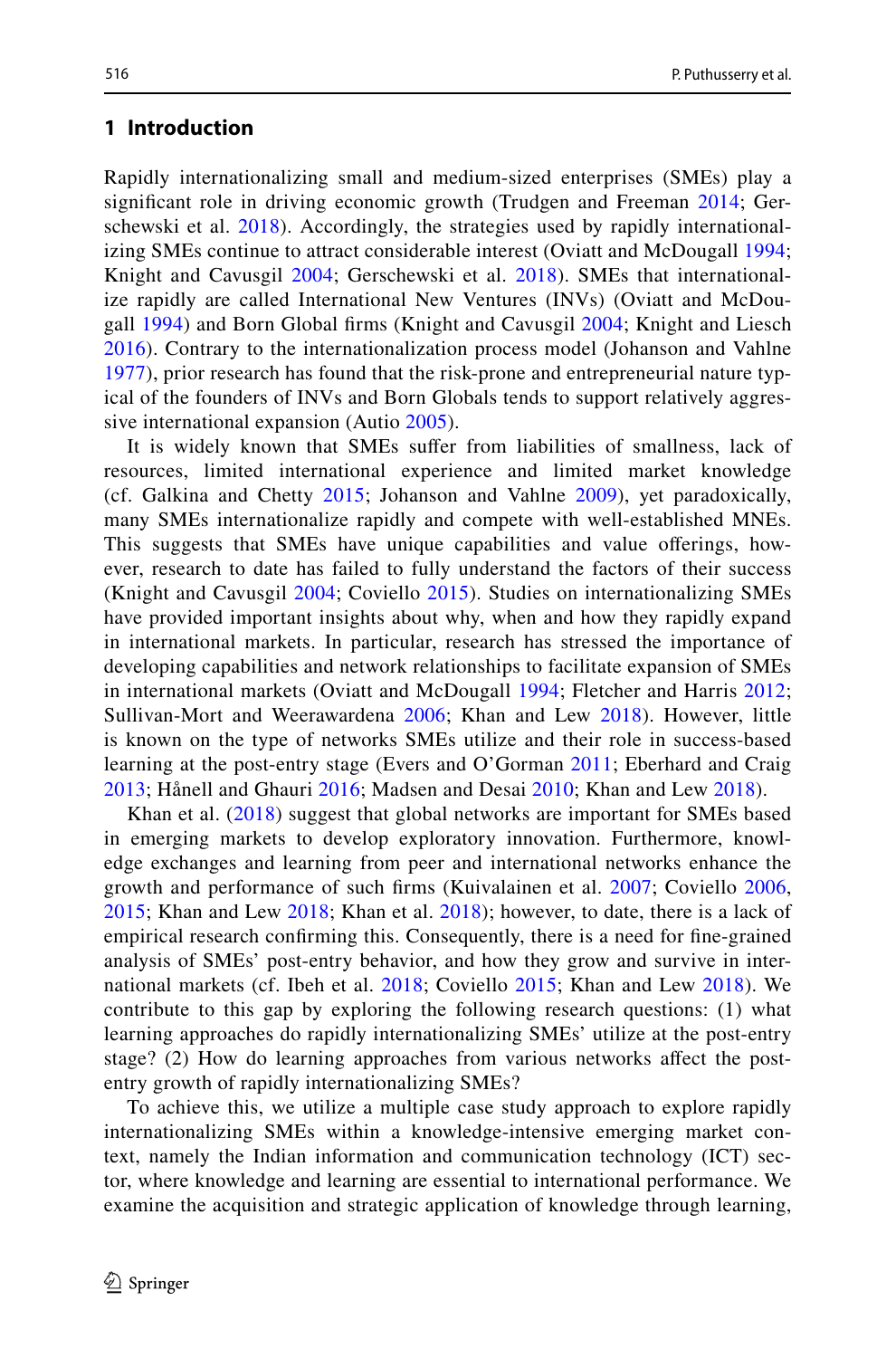from both within and outside the enterprise among rapidly internationalizing SMEs, in the context of emerging markets. Such processes represent internal and external learning activities that result in diferent, yet complementary types of knowledge (Arora and Gambardella [1990;](#page-24-1) Cohen and Levinthal [1990;](#page-25-2) Powell et al. [1996](#page-28-2)). Knowledge developed in this way exerts a diferential and synergistic efect that is recognized as an antecedent to innovation (Hartman et al. [1994](#page-26-9)), frm performance (Bierly and Chakrabarti [1996](#page-25-3)) and internationalization (Oviatt and McDougall [2005](#page-27-7)). Prior research calls for the need to extend knowledge on international entrepreneurship in emerging markets (Kiss et al. [2012](#page-27-8); Khan and Lew [2018](#page-27-3)). India is one of the largest emerging markets, in both economic and population terms (Das and Das [2014;](#page-25-4) Economist [2017](#page-26-10)). As such, it provides an important context to explore the preceding gaps and research questions.

The research has a number of contributions. First, we respond to calls for research by Tuomisalo and Leppäaho ([2019\)](#page-28-3), Sleuwaegen and Onkelinx ([2014\)](#page-28-4) and Deligianni et al. [\(2015](#page-25-5)) by providing a fne-grained analysis of the learning strategies of rapidly internationalizing SMEs' post-market entry. Second, we provide new insights into the diferent types of learning approaches (e.g., vicarious, congenital and experiential) (Huber [1991\)](#page-26-11) needed for geographic expansion, market penetration and product development. We extend theory through identifying the importance of knowledge from peers, trade fairs and trial and error as mechanisms for self-learning for SMEs' internationalization and their post-entry growth (Madsen and Desai [2010\)](#page-27-4). Third, although experiential learning plays a central and vital role in the post-entry phase of rapidly internationalizing SMEs, we identity that vicarious and congenital learning are also needed to enhance the scope and speed of their internationalization. Vicarious and congenital learning are important in the early internationalization phase (cf. Bruneel et al. [2010](#page-25-6); De Clercq et al. [2012](#page-25-7)). Thus, our fndings emphasizes the role of diverse and integrated learning approaches (e.g., experiential, vicarious and congenital) for post-entry growth of rapidly internationalizing SMEs. We also shed light on how diverse learning is achieved from a wide range of networks. Fourth, we provide important insights into how peer-to-peer learning can alleviate SMEs limited international experience and resources; and provide valuable knowledge for enhancing post-entry growth (e.g., Tuomisalo and Leppäaho [2019](#page-28-3); Madsen and Desai [2010\)](#page-27-4). Finally, this research provides a more fne-grained understanding of the need for SMEs to embed themselves within international networks such as trade fairs and trade missions, alongside learning from clients, suppliers and networks to facilitate diverse learning and enhance post-entry growth.

## **2 Conceptual Background**

## **2.1 The Role of Diferent Types of Knowledge for Learning During Post‑entry Growth of SMEs**

The importance of knowledge and learning in the pre- and post-internationalization phases of frms has been widely acknowledged (Knight and Cavusgil [2004;](#page-27-1) Knight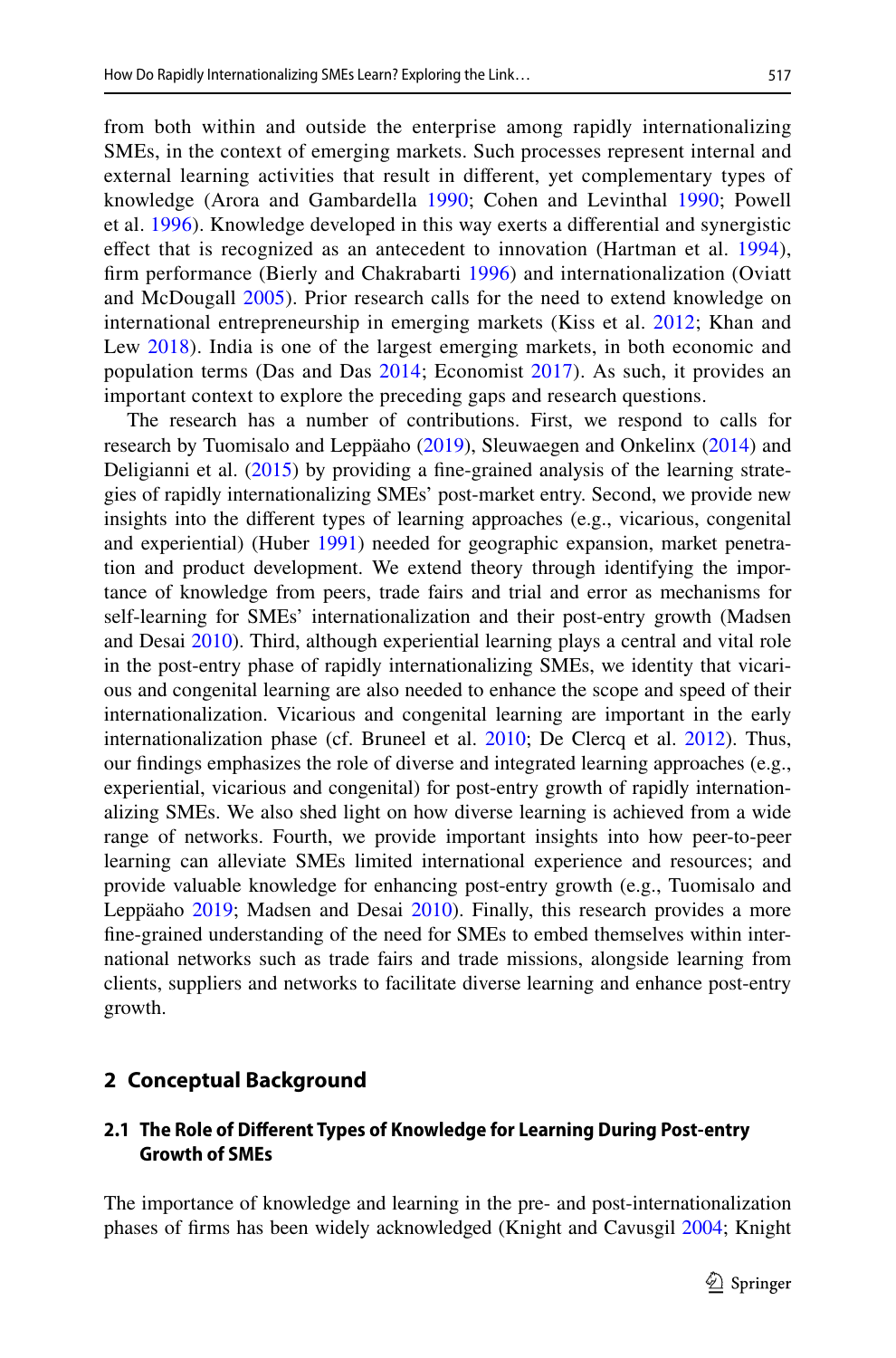and Liesch [2016](#page-27-2); Tuomisalo and Leppäaho [2019](#page-28-3)). Knowledge has been found to aid rapidly internationalizing SMEs to recognize opportunities, develop oferings and ways of doing business, adapt efficiently and effectively to foreign environments, and become established in new markets (Autio et al. [2000;](#page-25-8) Gerschewski et al. [2018\)](#page-26-0).

Extant literature emphasizes the need for technological learning within knowledge-intensive businesses in order to identify commercial potential (Clarysse et al. [2011](#page-25-9); Deligianni et al. [2015](#page-25-5)) and understand technological trends. Technological learning can lead to the development of competencies needed to diversify further into international markets (Zahra et al. [2000\)](#page-28-5). Furthermore, Sullivan and Marvel [\(2011](#page-28-6)) highlight the value of market and unique product/service knowledge for frms' growth and survival. Prior research identifes the need to explore the interdependent efects of diferent knowledge types on post-entry growth of rapidly internationalizing SMEs (Sullivan and Marvel [2011](#page-28-6); Sleuwaegen and Onkelinx [2014;](#page-28-4) Deligianni et al. [2015\)](#page-25-5), especially in an emerging market's context. Each type of knowledge will now be discussed.

Rapidly internationalizing frms' product or technology knowledge can be classifed into two categories; explorative and exploitative (March [1991](#page-27-9)). Deligianni et al. [\(2015\)](#page-25-5) suggest that frms involved in explorative innovation, which creates new technological knowledge and generates genuinely novel products, tend to experience negative growth. In contrast, they fnd that frms who are exploitative (relying on existing knowledge and product modifcation) tend to exhibit slow growth (Deligianni et al. [2015\)](#page-25-5). Gabrielsson and Gabrielsson [\(2013\)](#page-26-12) identify that opportunity creation and explorative learning are more important in the early phases of internationalization, whereas opportunity discovery and exploitative learning are important in later phases. Hsieh et al. ([2019](#page-26-13)) suggest that the creation of new technological knowledge or product exploration can maximize frms' growth opportunities, yet more research is needed to understand how such knowledge is acquired through various networks.

Market and international knowledge have also been found to be important in rap-idly internationalizing firms (Deligianni et al. [2015;](#page-25-5) Pellegrino and McNaughton [2017](#page-28-7)). Market knowledge on local business partners, their connections, and local institutional situations have been found to aid survival and growth (Eriksson et al. [1997](#page-26-14); Gerschewski et al. [2018](#page-26-0)). Market knowledge infuences both exploitative and explorative innovation through enabling the identifcation of market demands and helps firm's to capitalize on these opportunities (McKelvie and Wiklund [2010](#page-27-10): 266). International knowledge has been found to aid the identifcation and exploitation of opportunities in diverse geographic and product markets (Deligianni et al. [2015](#page-25-5)) and facilitate not only frm growth but also improve their competitiveness. Despite its importance, the pursuit of internationalization through exploration and exploitation is mostly overlooked in the extant literature (Child et al. [2017\)](#page-25-10).

#### **2.2 Learning and Post‑entry Growth of Rapidly Internationalizing SMEs**

Firms create knowledge through the acquisition, dissemination, interpretation and storage of information from their internal and external environments (Hanvanich et al. [2006;](#page-26-15) Huber [1991](#page-26-11)). Learning is an individual and organization-level process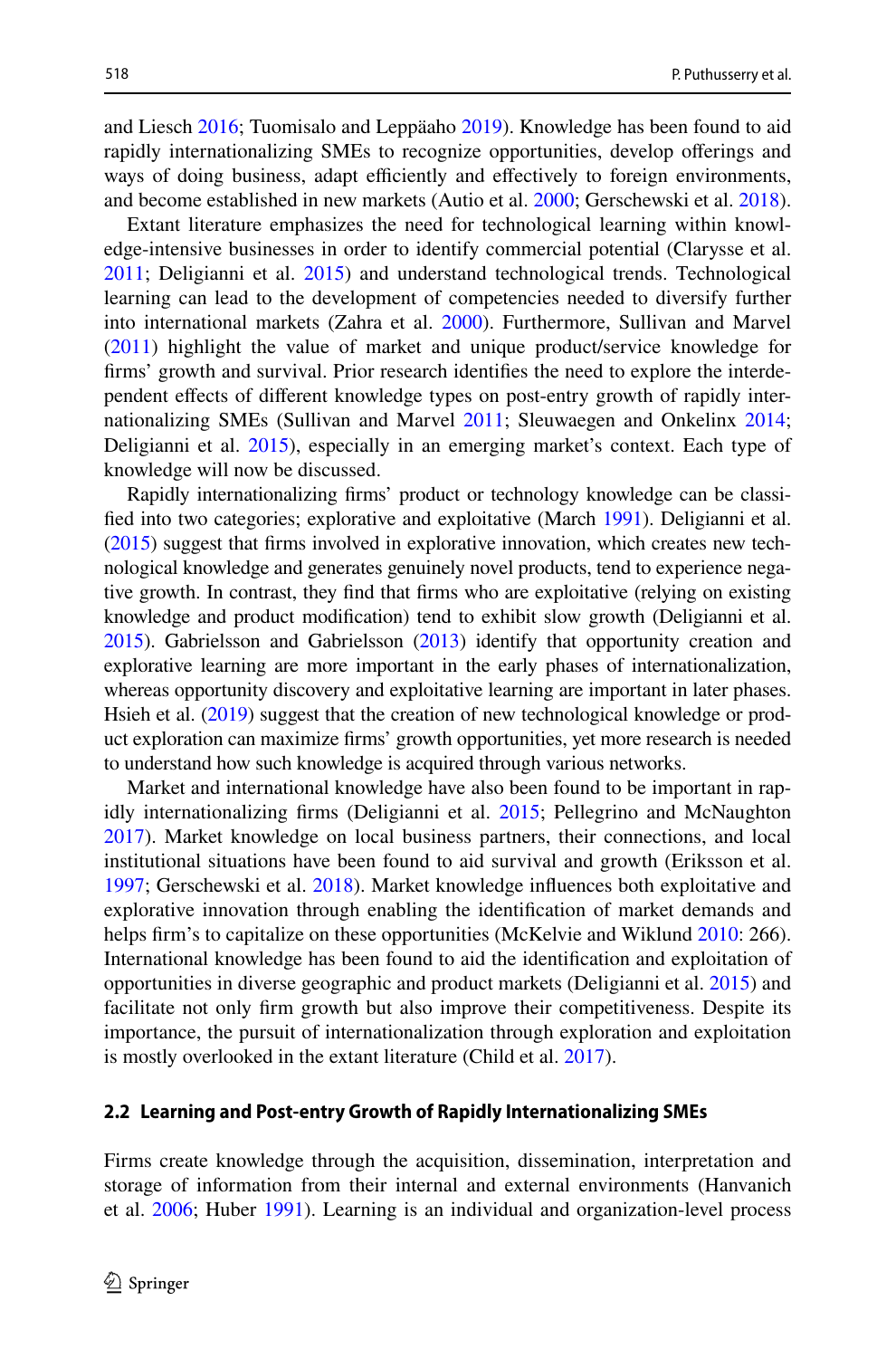that cumulatively leads to the development of organizational knowledge (Eisenhardt and Martin [2000](#page-26-16); Sinkula et al. [1997;](#page-28-8) Zhou et al. [2010\)](#page-28-9). *Single-loop learning* refers to knowledge acquisition that leads to changing strategies, or assumptions underlying strategies, within the frm (Argyris and Schon [1996](#page-24-2)). *Double-loop learning* is more encompassing and leads not only to changing strategies and assumptions but also alters basic organizational values and norms that underlie frm strategies (Argyris and Schon [1996\)](#page-24-2).

Prior research suggests that SMEs use both internal and external sources to learn and acquire market, product/technology and international knowledge (Pellegrino and McNaughton [2015\)](#page-28-10). CEOs of rapidly internationalizing frms often have prior international experience and knowledge, which is related to *congenital learning* (Huber [1991\)](#page-26-11). They also learn through network relationships with key partners or other stakeholders (Bruneel et al. [2010](#page-25-6); Park et al. [2015\)](#page-27-11). Entrepreneurs learn vicariously by observing the actions and behaviour of their competitors when they are challenged with insufficient information for learning from their own experience (Huber [1991](#page-26-11); Kim and Miner [2007\)](#page-27-12). However, there is a lack of clarity on how different types of learning (experiential, vicarious and congenital learning) aid rapidly internationalizing SMEs post-market entry.

Understanding how organizations learn in international markets is complex (Khan et al. [2018](#page-27-5)). Learning represents a capability that can provide unique competitive advantages (Teece et al. [1997;](#page-28-11) Autio et al. [2011](#page-25-11)). This capability is often developed through a frm's experiential learning (Child et al. [2017](#page-25-10)), which includes traditional R&D and technological learning (Zahra et al. [2000\)](#page-28-5) and social (nontechnological) learning. Social learning has been found to arise from misfortunes and mistakes, giving rise to trial-and-error knowledge acquisition, where learning is through the consequences of previous actions (Chandra [2017](#page-25-12)). Romanello and Chiarvesio ([2017\)](#page-28-12) and Tuomisalo and Leppaaho ([2019\)](#page-28-3) identify that entrepreneurs transform their organizational knowledge capabilities through applying trial-anderror approaches during the initial, entry, and post-entry stages of new market entry. Trial-and-error learning also plays a crucial role in the exploitation of product and market knowledge (Bingham and Davis [2012\)](#page-25-13).

Studies have noted that frms use internally focused learning to capture diverse knowledge essential to deliver products and services that international markets desire (De Clercq and Zhou [2014](#page-25-14); Evers et al. [2012;](#page-26-17) Weerawardena et al. [2015\)](#page-28-13). In contrast, externally focused learning results through a capacity to build, integrate and reconfgure knowledge generated through external links and institutions. External learning typically arises from the firm's networks (Evers et al. [2012;](#page-26-17) Fuerst and Zettinig [2015;](#page-26-18) Park et al. [2015;](#page-27-11) Tuomisalo and Leppäaho [2019](#page-28-3)). Mody ([1993\)](#page-27-13) and Park et al. [\(2015](#page-27-11)) indicate that external learning may constitute inter-organizational learning, through collaborations and partnerships. Networks or collaborations allow frms to gain knowledge on internationalization (Park and Rhee [2012](#page-27-14)), foreign markets (Fuerst and Zettinig [2015](#page-26-18); Presutti et al. [2007;](#page-28-14) Tuomisalo and Leppäaho [2019;](#page-28-3) Yu et al. [2011\)](#page-28-15), new opportunities and internationalization paths (Chandra et al. [2012\)](#page-25-15).

Temporary clusters such as trade fairs or business gatherings have been found to be important sources of external learning as they provide opportunities for entrepreneurs to participate in temporary settings where buyers, suppliers, and competitors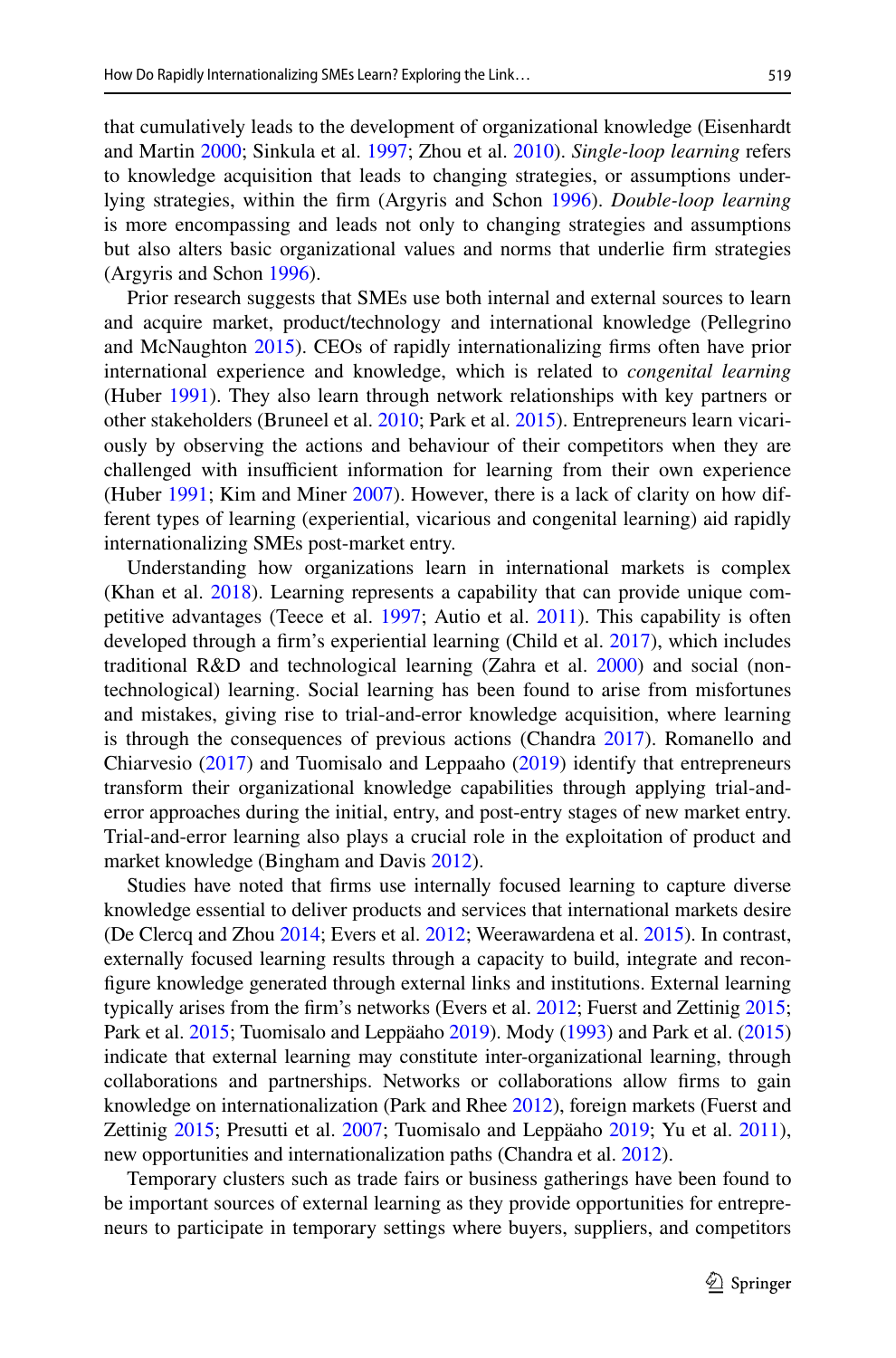from around the world meet and exchange information (Maskell et al. [2006](#page-27-15)). Trade fairs can facilitate vicarious learning (Pellegrino and McNaughton [2015;](#page-28-10) Ciszewska-Mlinarič et al. [2019](#page-25-16)) and often lead to acquiring information required for product improvement (product exploitation) and geographic expansion, rather than technological learning (product exploration) (Li [2014](#page-27-16)).

External networks provide access to foreign market knowledge (Presutti et al. [2007](#page-28-14); Gerschewski et al. [2018\)](#page-26-0), client-related information, and knowledge about external opportunities, which all can help SMEs internationalization (Chandra et al. [2012](#page-25-15)). However, this knowledge is often tacit and complex which can be difficult to transfer from the firm's networks because it requires learning motivation, effort, and ability (Reagans and McEvily [2003](#page-28-16)). By contrast, simple, codifed knowledge can be transferred even if the frm lacks strong network relationships (Reagans and McEvily  $2003$ ; Inkpen and Tsang  $2005$ ). The process of learning is most efficient where there is knowledge symmetry with a frm's prior knowledge and R&D investments (Cohen and Levinthal [1990\)](#page-25-2) and if there is a high level of mutual communication between firms (Prashantham and Dhanaraj [2010\)](#page-28-17). For firms engaged in vicarious learning, knowledge is acquired from other, similar frms within their locality that have undergone similar experiences (Fletcher and Harris [2012;](#page-26-4) Huber [1991](#page-26-11); Johanson and Vahlne [2006](#page-26-20)). This is particularly relevant in the case of emerging market SMEs as they use diverse non-institutional relationship-based ties to overcome the lack of institutional support in their home market (Ciravegna et al. [2014\)](#page-25-17).

SMEs tend to be embedded in idiosyncratic social systems that are interdependent with their industries and focal technologies (Child et al. [2017\)](#page-25-10). SMEs' knowledge domain infuences the relationship between information use and network attachment (Child and Hsieh [2014:](#page-25-18) 605). Rapidly internationalizing frms tend to have a mix of both business/external and personal/internal links (Child et al. [2017](#page-25-10)). Many such frms depend on technically qualifed employees and network links (Salavisa et al. [2012](#page-28-18)). George et al. [\(2005](#page-26-21)) and Child et al. [\(2017](#page-25-10)) note that external networks are vital sources of knowledge for rapidly internationalizing companies. Other key sources of technical or product knowledge have been found to be from other similar firms in the region or geographic cluster (Birkinshaw and Hood [2000](#page-25-19)).

Overall, the importance of collaborating with key stakeholders in order to accelerate the pace of learning (Gabrielsson et al. [2008;](#page-26-12) Tuomisalo and Leppäaho [2019\)](#page-28-3) and strengthen the learning processes in rapidly internationalizing SMEs (Zou and Ghauri [2010\)](#page-29-0) is widely recognized. But relatively little is known on how peer-frms can support rapidly internationalizing SMEs overcome liabilities of smallness. Furthermore, prior research highlights that better understanding is needed on the role of "trial-and-error" (self-learning) and experiential and vicarious learning in the post-entry internationalization of rapidly internationalizing SMEs (Ciszewska-Mlinarič et al. [2019](#page-25-16); Pellegrino and McNaughton [2015;](#page-28-10) Romanello and Chiarvesio [2017;](#page-28-12) Tuomisalo and Leppäaho [2019](#page-28-3)), especially among emerging market frms. Furthermore, the role of learning and diferent knowledge types utilized by rapidly internationalizing SMEs, especially in emerging markets, needs more attention (Khan and Lew [2018;](#page-27-3) Gerschewski et al. [2018;](#page-26-0) Ibeh et al. [2018](#page-26-8)). There is still a limited understanding regarding the links between diferent types of knowledge (i.e., product, international and market knowledge)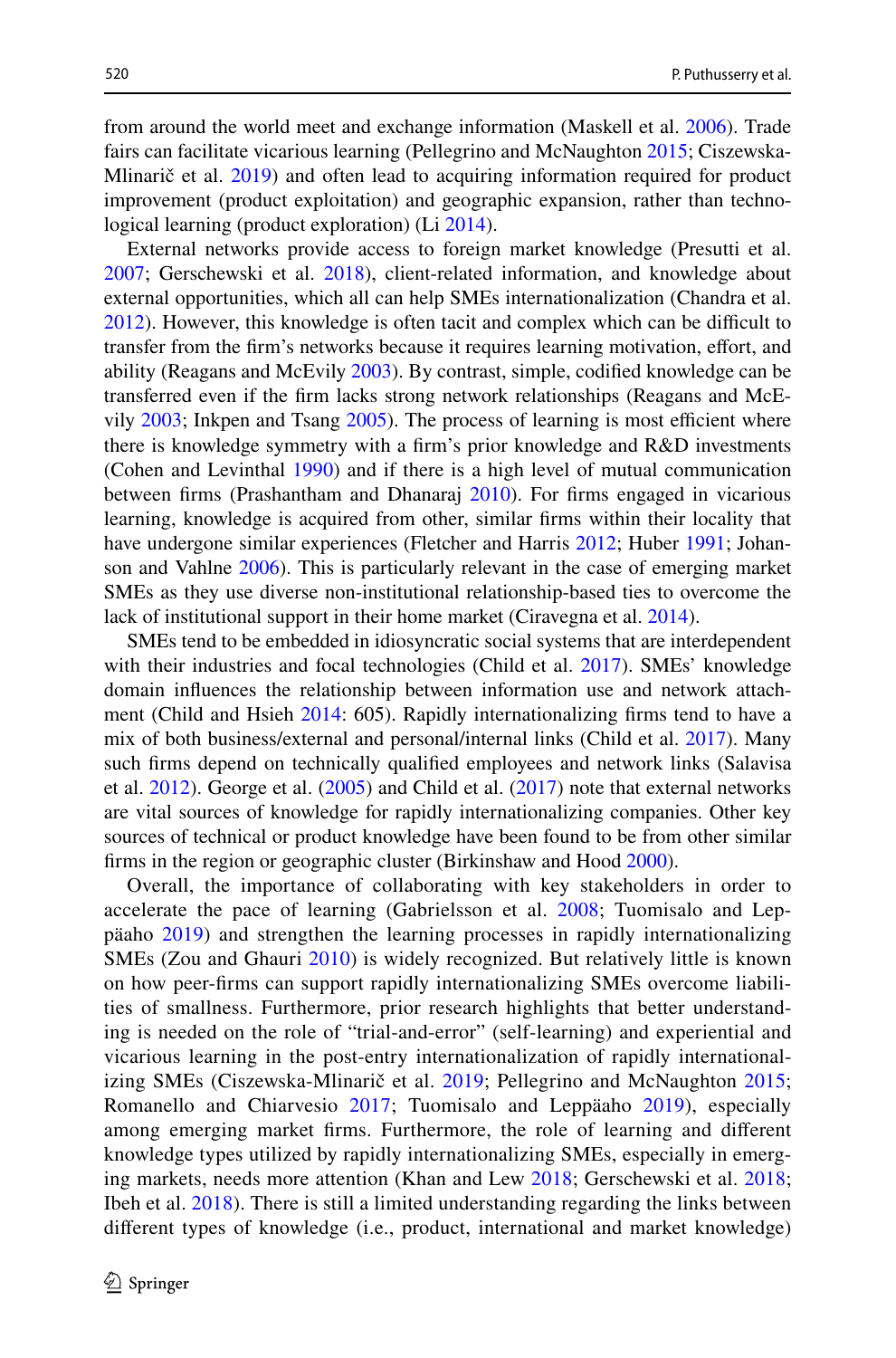and diferent learning approaches (experiential, vicarious) which can supplement congenital learning (prior experience) in the post-entry stages of rapidly internationalizing SMEs, particularly in the emerging markets' context. Therefore, these concepts will form the basis of our empirical analysis.

#### **3 Context and Methods**

For this study, we adopted a qualitative, interpretivist multiple case study approach. Qualitative research is appropriate for contexts where the goal is to interpret meaning from actions and experiences (Mason [2017\)](#page-27-17). We conducted our research in the emerging market of India due to it being a high-growth, high-potential economy where it is one of the largest emerging markets (Das and Das [2014;](#page-25-4) Economist [2017](#page-26-10)). We chose the software industry due to it being knowledge-intensive, where knowledge is the core competency, suggesting a need for learning (Davis and Eisen-hardt [2011\)](#page-25-20). Moreover, India is the world's largest IT and ITES (information technology-enabled services) sourcing destination with a global share of 55% (NASS-COM [2017](#page-27-18)).

A multiple case study approach was adopted to explore the existence of multiple realities that are strongly associated with participants' actual experiences (Lincoln and Guba [1985\)](#page-27-19). This approach also responds to calls by Birkinshaw et al. [\(2011](#page-25-21)) and Doz ([2011\)](#page-25-22) for more qualitative research in international business which promotes theory development in order to develop the feld.

A purposeful sampling method was used to identify information rich cases based on a number of characteristics. First, SMEs had to have initiated their international activities instantly or within the frst 2 years of their inception in order to be classifed as rapidly internationalising. Second, the SMEs had to have entered more than two countries in order to explore the learning processes involved in the post-entry phase of rapidly internationalizing SMEs. Third, we sought for variation in terms of the degrees of their success and entrepreneurs' prior experience. Fourth, we only chose cases where it was possible to conduct in-depth interviews with the founder managers who were directly involved in internationalization and foreign market entry. Table [1](#page-9-0) provides an overview of the cases.

Overall, 12 face-to-face semi-structured interviews were conducted across the ten frms (Table [2\)](#page-10-0). In the majority of our cases, only one person had key responsibility for the frm's international business activities. Two of the cases also had a chief marketing officer (CMO) involved in their international expansions, thus it was deemed relevant to include them in the study. Marshall et al. ([2013](#page-27-20)) suggest aligning sample size with comparable studies. Prior comparable qualitative research in this topic have used small sample sizes due to a focus on information richness and fne-grained analysis (for example, Evers and O'Gorman [2011](#page-26-5) used 3, Deliganni et al. [2015](#page-25-5) used 5 and Khan and Lew [2018](#page-27-3) used 8 cases). Therefore, ten cases was deemed relevant to allow for information depth but also sufficient breadth to aid theory development.

We adopted a general interview guide approach (Patton [1990](#page-28-19)) for each interviewee, which provided a core structure to alleviate validity concerns of collecting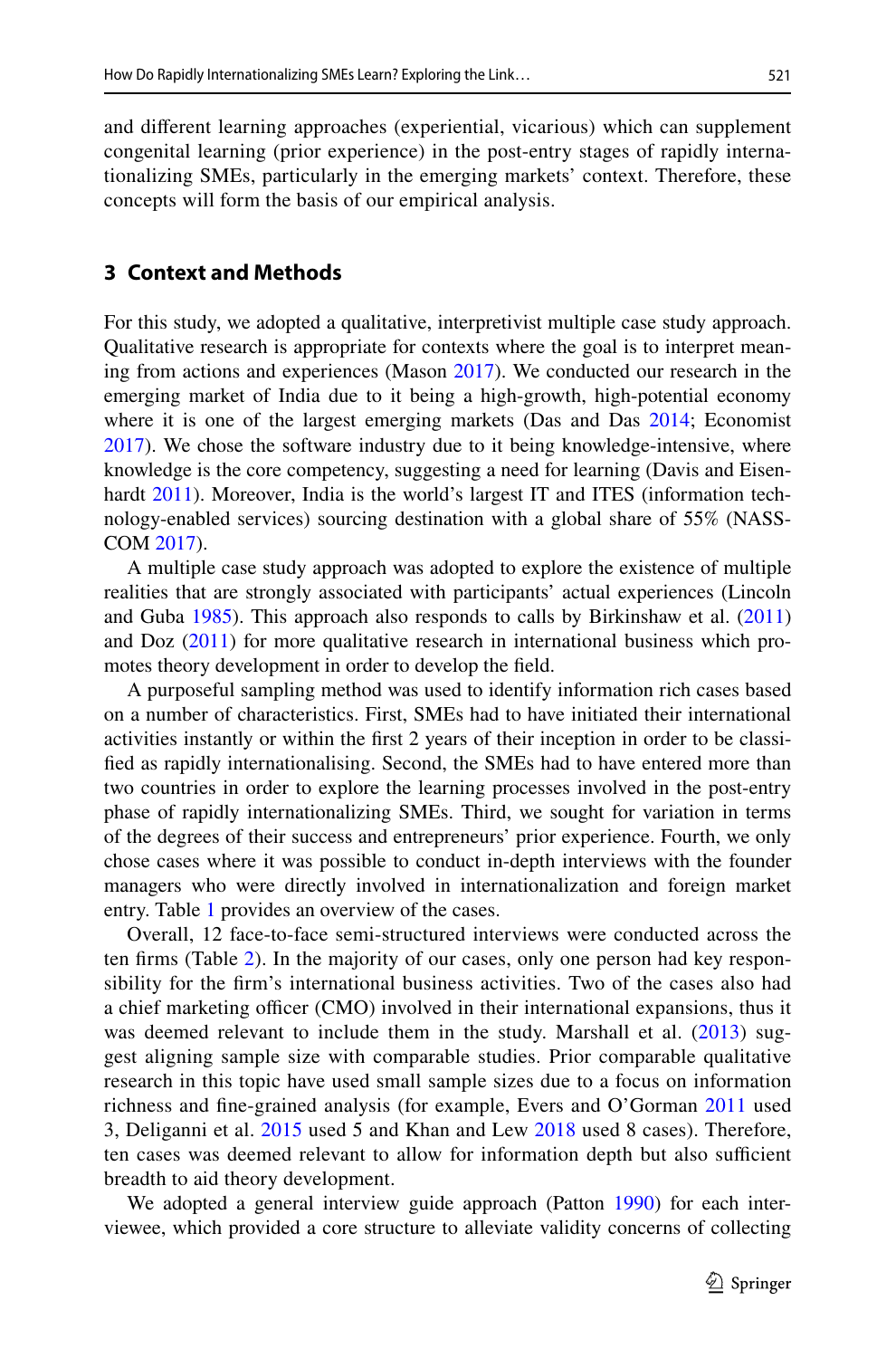<span id="page-9-0"></span>

| Table 1 Company profile |                                         |                    |                          |                                     |      |                                 |                        |                                                                                        |
|-------------------------|-----------------------------------------|--------------------|--------------------------|-------------------------------------|------|---------------------------------|------------------------|----------------------------------------------------------------------------------------|
|                         | Case number Product/service             | Employees Turnover | $\widehat{\mathfrak{G}}$ | eign sales<br>$%$ of for-<br>$(\%)$ |      | Founded First export Country of | first foreign<br>sales | Number of countries                                                                    |
| Case                    | Enterprise mobile application           | $\overline{10}$    | 71,000                   | 100                                 | 2013 | 2013                            | <b>HAL</b>             | 3-UAE, UK, USA                                                                         |
| Case 2                  | Bespoke software development<br>service | $\overline{c}$     | 120,000                  | $\degree$                           | 2009 | 2009                            | USA                    | 2—Sweden and USA                                                                       |
| Case 3                  | Backend software for mobile app         | $\overline{4}$     | 170,000                  | 95                                  | 2014 | 2015                            | UAE                    | 4-UAE, Indonesia, Kuwait                                                               |
| Case 4                  | Digital media studio                    | 23                 | 100,000                  | $\mathcal{S}$                       | 2012 | 2012                            | USA                    | 7—North America, UK, Singapore,<br>Korea, Japan, Qatar, UAE<br>Global digital presence |
| Case 5                  | ERP solutions                           | ∞                  | 55,000                   | 100                                 | 2013 | 2013                            | š                      | 4-UK, Canada, Australia, Germany,<br><b>UAE</b>                                        |
| Case 6                  | Software development (Healthcare)       | $\mathcal{S}$      | 150,000                  | 100                                 | 2011 | 2011                            | UK                     | 6—UK, Germany, France, Sweden,<br>Spain and USA                                        |
| Case 7                  | Online educational service              | 5                  | 60,000                   | 98                                  | 2010 | 2010                            | JК                     | 3-UK, UAE, Oman                                                                        |
| Case 8                  | Web based CRM Solutions                 | $\overline{c}$     | 75,000                   | 55                                  | 2010 | 2010                            | UK                     | 6- UK, UAE, Nigeria, Malaysia, USA,<br>Singapore                                       |
| Case 9                  | Web based solutions                     | 25                 | 90,000                   | $\approx$                           | 2009 | 2012                            | Thailand               | 6-Thailand, UK, Australia, Spain,<br>USA, UAE                                          |
| Case 10                 | Mobile app development                  | $\overline{ }$     | 42,000                   | 100                                 | 2014 | 2014                            | ŬК                     | 2-UK, UAE                                                                              |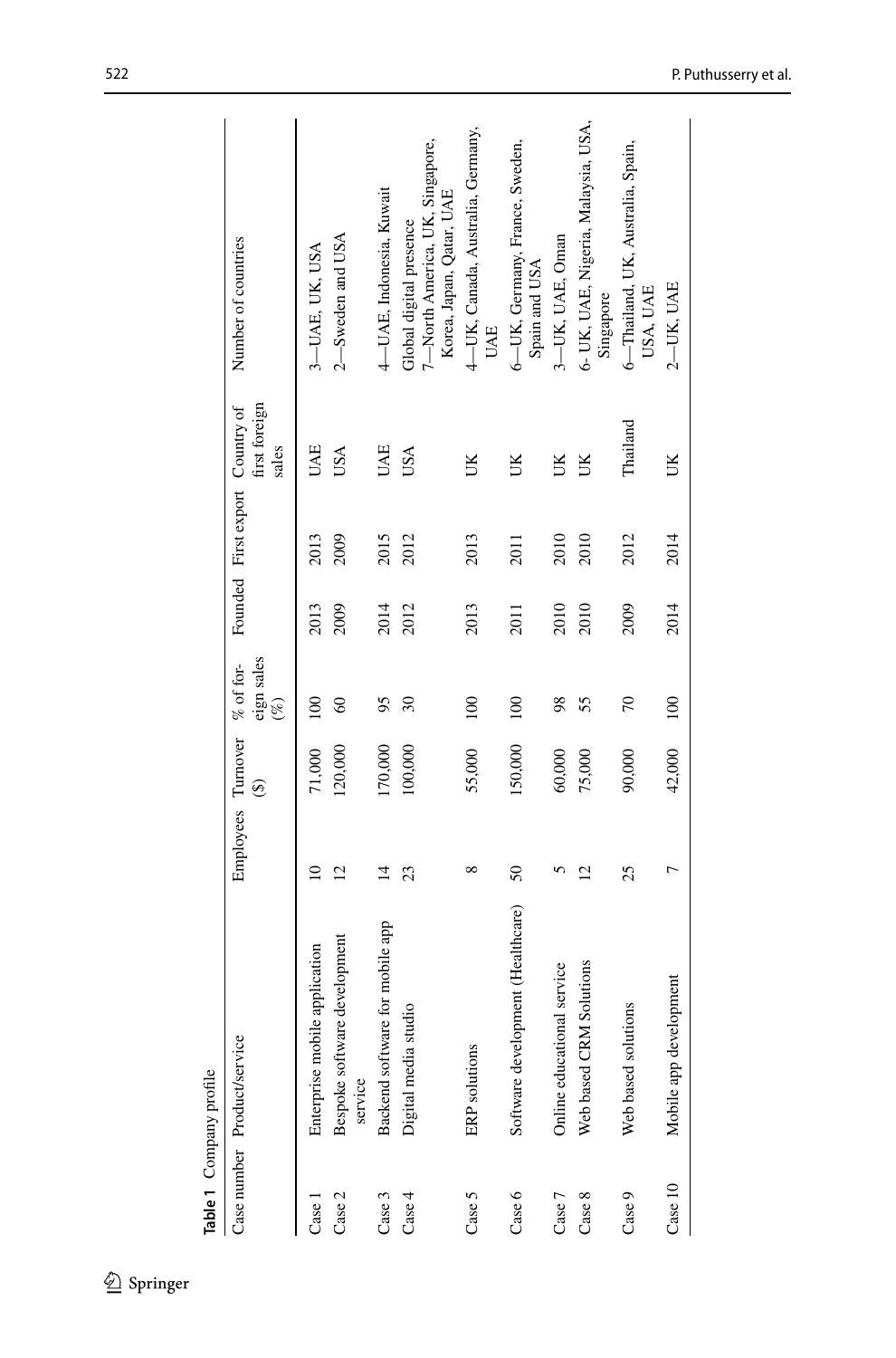<span id="page-10-0"></span>

| Ε           |  |
|-------------|--|
| c<br>₹<br>٦ |  |
| ٠           |  |

| Table 2 Personal profile |                  |                               |                                     |                                                         |
|--------------------------|------------------|-------------------------------|-------------------------------------|---------------------------------------------------------|
| Case number              | Position         | (no of partners)<br>Ownership | Prior experience                    | International experience (countries)                    |
| Case 1                   | CEO              | Equal (3)                     | 19 years at an Indian MINE          | 12 years (USA, UAE, Europe,<br>Singapore, Saudi Arabia) |
| Case 2                   | Director         | Equal (3)                     | 17 years at Indian and foreign MNEs | 6 months (Europe)                                       |
| Case 3                   | Founder CEO      | Equal (3)                     | 15 years at Indian and foreign MNEs | 5 years (Taiwan)                                        |
| Case 4                   | $&$ CEO<br>CMO   | Equal (5)                     | 3 years freelance                   | Worked with foreign clients                             |
| Case 5                   | Director         | Equal (2)                     | 8 years at Indian MNEs              | Worked with foreign clients                             |
| Case 6                   | Founder director | Minority (2)                  | 10 years at Indian MNEs             | Worked with foreign clients                             |
| Case 7                   | Owner CEO        | Sole ownership                | 8 years at Indian companies         | Worked with foreign clients                             |
| Case 8                   | <b>CEO</b>       | Family (2)                    | 7 years at Indian companies         | Worked with foreign clients                             |
| Case 9                   | $\&$ CEO<br>CMO  | Equal (6)                     | 2 years freelance                   | Worked with foreign clients                             |
| Case 10                  | <b>CEO</b>       | Minority (2)                  | 10 years at Indian MNEs             | Worked with foreign clients                             |
|                          |                  |                               |                                     |                                                         |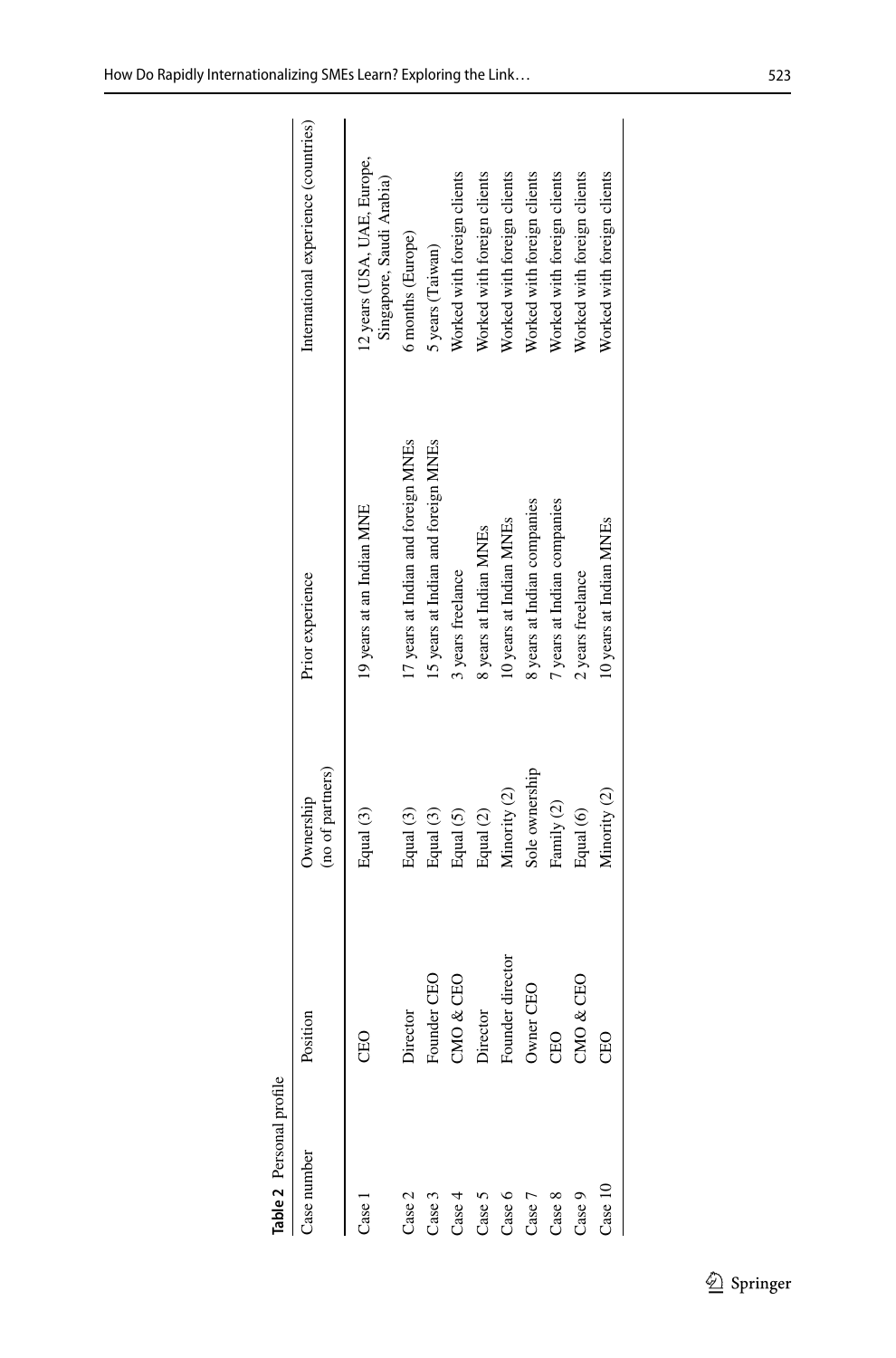data across cases (Miles and Huberman [1994\)](#page-27-21). This approach also allowed an element of freedom and storytelling where the founding managers could refect on their internationalization journey to date. The interview collected data on the frm and its entrepreneurial characteristics and explored post-entry strategies. In particular, we focused on the various learning strategies adopted for further growth and survival in the international markets, including the role of various networks. On average, interviews lasted between 45–60 min and were conducted in English, audio-recorded and transcribed verbatim.

The data analysis process consisted of a number of stages (Yin [2009](#page-28-20)) which involved an iterative approach with constant referral back to literature. This allowed for theory elaboration (Lee [1999](#page-27-22)) and theory generation (Eisenhardt [1989\)](#page-26-22) in our analysis. First, secondary sources were combined with the interview transcripts in order to develop descriptive narratives of each case facilitating within-case analysis (Eisenhardt [1989\)](#page-26-22). Second, the post-internationalization phase and types of knowledge the cases utilized were identifed. Following Deligianni et al ([2015\)](#page-25-5), the knowledge types were categorised as being technological, market or international knowledge. Third, emerging patterns related to learning across the post-entry growth and survival stages of the rapidly internationalizing SMEs were then open coded, grouped into 1st order themes and then categorized according to whether the learning approaches were facilitated by internal or external networks. Next, we conducted a cross-case analysis (Miles and Huberman [1994](#page-27-21)) by comparing the frstorder themes across cases to identify aggregate dimensions and constructs across the cases. Table [3](#page-11-0) provides an overview of the data structure.

| $\frac{1}{2}$ counterprocess                                                                                                                                                                                                       |                                                                           |                         |                              |
|------------------------------------------------------------------------------------------------------------------------------------------------------------------------------------------------------------------------------------|---------------------------------------------------------------------------|-------------------------|------------------------------|
| Open coding                                                                                                                                                                                                                        | 1st order themes<br>Axial coding                                          | Aggregate<br>dimensions | Type of<br>learning          |
| Geographic diversification                                                                                                                                                                                                         |                                                                           |                         |                              |
| Interacting and consulting with entrepreneurs who<br>are doing similar business in the same locality for<br>product and market knowledge<br>Observing competitors or other similar firms for<br>market and international knowledge | Peers' network<br>firms                                                   | External<br>network     | <b>Vicarious</b><br>learning |
| Participating training and workshops organized by<br>senior IT professional and consultants in the region<br>for product, international and market knowledge                                                                       | Industry associa-<br>tion                                                 |                         | <b>Vicarious</b><br>learning |
| Participating trade fairs or trade mission for market<br>and international knowledge                                                                                                                                               | International net-<br>working through<br>trade fairs and<br>trade mission |                         | <b>Vicarious</b><br>learning |
| Experience of working in a foreign country or work-<br>ing with international clients- important for both<br>international and market knowledge                                                                                    | Prior experience                                                          | Internal<br>network     | Congenital<br>learning       |
| Personal relationships with first foreign client<br>Connections provided by family and friends                                                                                                                                     | Social network                                                            |                         | Experiential<br>learning     |
| Trial and error through internet and digital platforms<br>for international and market knowledge                                                                                                                                   | Self-learning                                                             |                         | Experiential<br>learning     |

<span id="page-11-0"></span>**Table 3** Coding process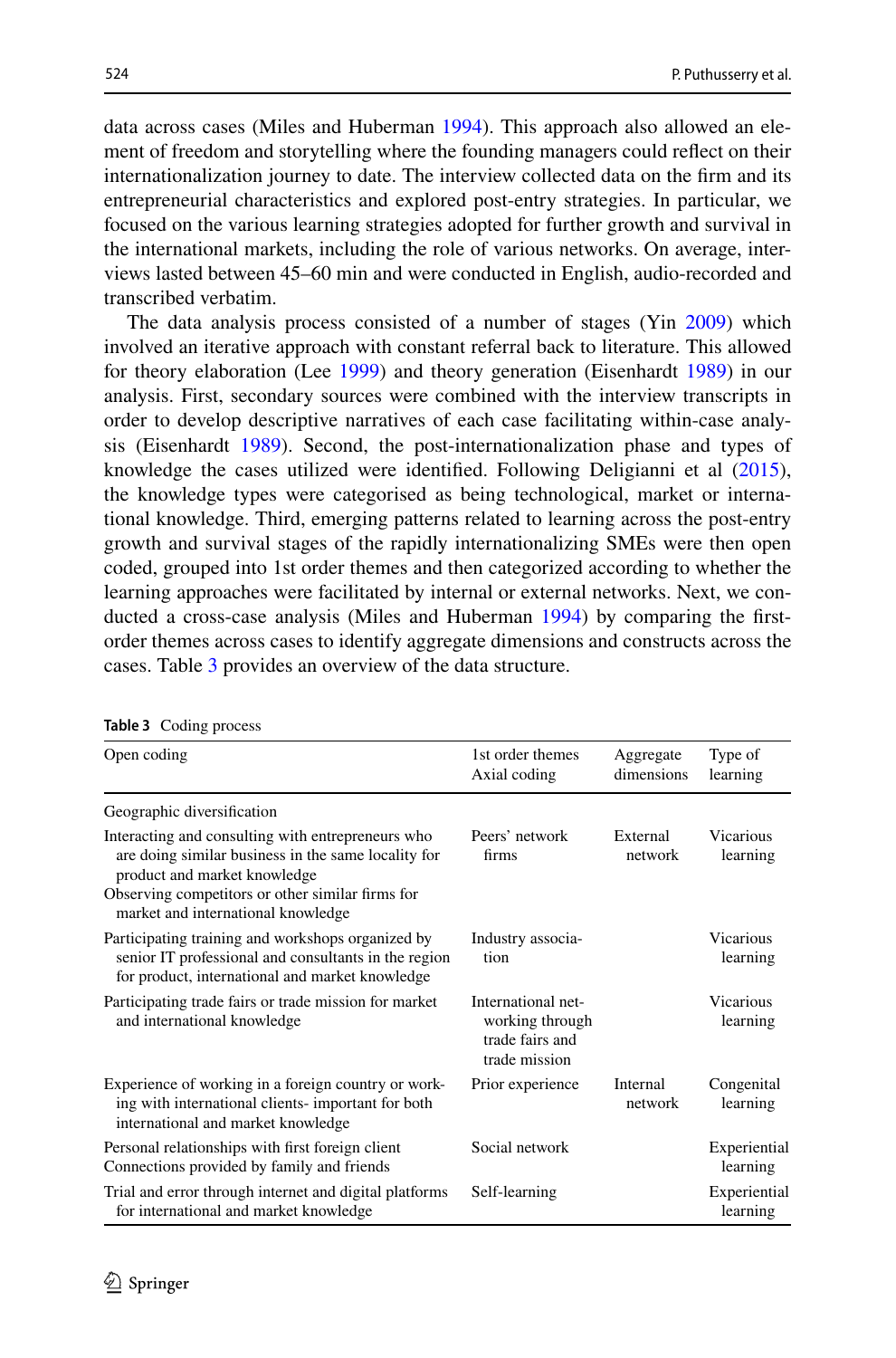#### How Do Rapidly Internationalizing SMEs Learn? Exploring the Link…

| Open coding                                                                                                                                                                       | 1st order themes<br>Axial coding | Aggregate<br>dimensions | Type of<br>learning          |
|-----------------------------------------------------------------------------------------------------------------------------------------------------------------------------------|----------------------------------|-------------------------|------------------------------|
| Product diversification—market penetration (exploitation)                                                                                                                         |                                  |                         |                              |
| Clients provide product specifications and information International clients External<br>on market potential                                                                      |                                  | network                 | Vicarious<br>learning        |
| Vicarious learning of observing competitors for<br>understanding about product, market conditions and<br>potential                                                                | Peers' network                   |                         | <b>Vicarious</b><br>learning |
| Consulting with other entrepreneurs for product<br>knowledge                                                                                                                      |                                  |                         |                              |
| Experience and opportunities provided by digital<br>medium gave confidence for entrepreneurs to follow<br>trial and error approach to adapt their products for<br>foreign markets | Self-learning                    | Internal<br>network     | Experiential<br>learning     |
| Product diversification—product development (exploration)                                                                                                                         |                                  |                         |                              |
| Partner provided market information, product specifi-<br>cations and support for resource adaptations                                                                             | Foreign partner                  | External<br>network     | vicarious<br>learning        |
| Market and technology information from IT profes-<br>sionals                                                                                                                      | Industry experts                 |                         | vicarious<br>learning        |
| Entrepreneurs/employees prior experience provided<br>them knowledge and understanding about the tech-<br>nology and market                                                        | Prior experience                 | Internal<br>network     | congenital<br>learning       |
| Research and development team provide product/tech-R&D<br>nology related information                                                                                              |                                  |                         | experiential<br>learning     |

#### **Table 3** (continued)

## **4 Findings**

The fndings revealed that all case frms were highly international in nature, with the majority of their revenue coming from foreign sales. The founders of all cases identifed that their companies were developed with the intention of targeting international markets from their inception. Consequently, their primary focus was on rapidly entering foreign markets. The primary motivation for this was to capitalize on the opportunities provided by efficient workforces in Indian IT and ITES sectors.

The data revealed the various internal and external learning approaches which were adopted by the rapidly internationalizing Indian SMEs during their post internationalization growth stages. The rapidly internationalizing SMEs growth stages included both geographic and product diversifcation. The knowledge utilized and the learning processes within each of these stages will now be discussed.

#### **4.1 Geographic Diversifcation**

The interviews identifed that both international and marketing knowledge were essential in aiding geographic expansion of the rapidly internationalizing SMEs. Furthermore, both external and internal learning approaches facilitated the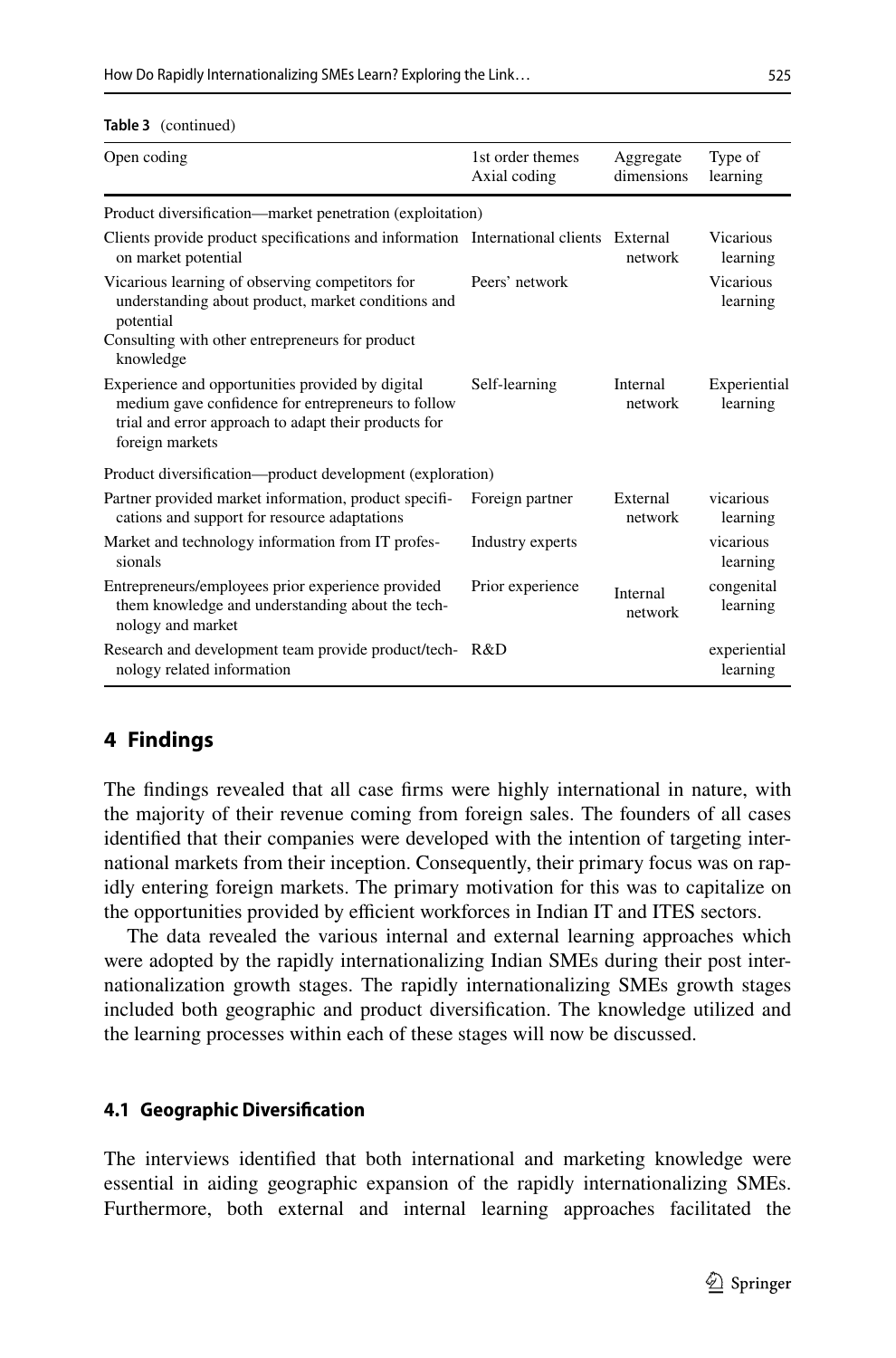case frms to acquire and utilize these types of knowledge. The external learning approaches included learning from peers, industry associations, trade fairs and trade missions. The internal learning approaches included prior internationalization experience and a trial and error approach. Each of these approaches to learning will now be explored.

#### **4.1.1 External Network Sources for Learning**

*Learning from peers:* Peer learning was found to be invaluable to understand and overcome the challenges and uncertainties in the market that the SME had entered. It was reported that informal knowledge exchange with organizations within the same locality who were in a similar area of business aided the case frms to obtain both product and market knowledge. A CEO of a mobile application company indicated; "Other entrepreneurs doing similar business in the locality [India] are often helpful…sharing ideas regarding their experience in overcoming the challenges and strategies they have used are always very helpful. This happens during the informal meetups, such as meeting at a coffee shop or bumping into each other at some events or even on streets, etc.".

These informal meetings were an important mechanism to both offer and obtain guidance and support on how to further grow within the international market. The founder of a digital marketing company highlighted that "Experiences are shared and we also help each other by referring clients…for example—a client wants some services which we don't ofer, but we know another company which does this, we refer them directly".

It was reported that vicarious learning through observing peers and/or competitors was the easiest way of obtaining knowledge of the process and potential challenges in the market they were intending to enter. For example, the director of a software development company explained: "Before we enter a new market, we always examine the other companies who have already entered that market to see if they faced any challenge and how they dealt with it. We also study how frms dealt with failures and setbacks. This is the easiest and cheapest way to learn about the market, how to enter there, what are the various requirements in that market".

The need for more formalized opportunities for collaboration was identifed as being instrumental in aiding peer learning to help SMEs in the Indian IT and ITES sector to grow both domestically and internationally.

*Industry associations:* The managers of the case frms identifed the importance of an IT industry association in the area to alleviate some challenges and uncertainties faced in the domestic and international markets. These associations are run by IT entrepreneurs and provided a platform of support and learning through workshops tailored at small and young frms. These workshops cover topics ranging from introducing new technologies and products to providing specifc market-related information. Furthermore, IT entrepreneurs act as informal mentors. The CEO of a mobile application company mentioned that: "It's an informal organization…formed mainly with the intention of helping small and young frms who lack resources and experience… The senior professionals are very experienced and always share their experience- both success and failures. It is helpful for us to foresee and prepare for potential challenges"*.*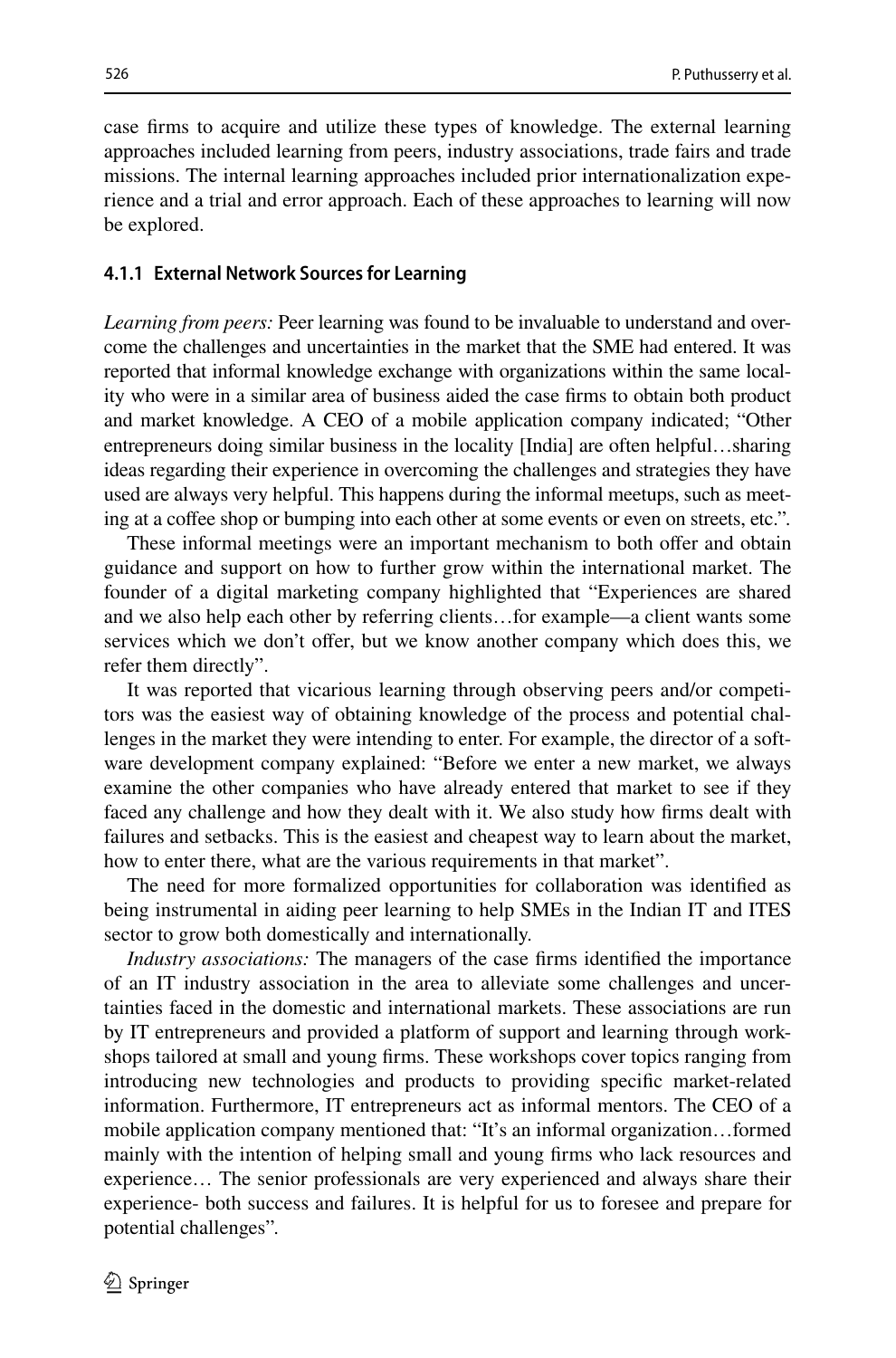*International networking through trade fairs and trade missions:* Participating in international trade fairs and trade missions organized by local trade associations or IT clusters was another key source of learning. The industry associations often helped the SMEs take advantage of these learning opportunities. A cloud application developer said: "Trade associations help small companies like us to participate in the big IT /mobile fairs abroad. We go as a team, which is always good to gain better visibility and access. We can join them if we want. It's a great place to update ourselves about the trends in technologies, markets, and learning about potential collaborators"*.* International networking through trade fairs and trade missions was vital for resource-constrained rapidly internationalizing SMEs. Concurring with extant studies, trade fairs and missions were found to provide useful tacit and 'remote' knowledge from international experts which is not available through local networks (Maskell [2014;](#page-27-17) Li [2014\)](#page-27-16) and introduced vital network channels for emerging market frms which are rapidly internationalizing (Measson and Campbell-Hunt [2015](#page-27-23); Maskell [2014\)](#page-27-24).

Exposure to host countries, observing peers and knowledge spillovers from conversations with fellow SMEs' managers was a vital source of indirect vicarious learning for SMEs. For example, a CEO of a web application development company said: "trade fairs are a very good opportunity to see what other people are doing, what are the trends in the market". The trade missions were also reported to lead to domestic learning benefts through reciprocal international trade delegations visiting India.

#### **4.1.2 Internal Network Sources for Learning**

*Prior international experience:* It was evident from the fndings that prior international experience had helped many of the case frms to develop learning capabilities which cumulatively helped them to learn about further foreign markets. Prior experiential knowledge resulted in skills to negotiate and interact with foreign clients and enhanced their understanding of diferent work practices. All this helped to bridge the cultural gap. The director of an e-commerce service provider mentioned that: "My experience helped me understand about foreign clients' expectations. They always look for transparency and this is a real issue with the Indian start-ups. For example, some people will under-price their product—sometimes to get an order. It may lead to chaos…they wouldn't normally be able to supply quality products on time if they under-price it. They support you if you are honest and open…they will allow us to outsource or even give us time to develop the capabilities".

Prior experience was suggested by the managers to be crucial for not only entering a market but to develop trust and sustain relationships with foreign clients. The CEO of a cloud application development company with around 20 years of international experience with a leading MNE indicated that: "I can't say my experience as such has helped me in terms of marketing but that exposure helped me in relationship building and gave me the confdence to deal with foreign clients. I know how to deal with them and what they expect". Furthermore, prior experience resulted in frst-hand international and market knowledge which included how to adapt resources and capabilities to engage in international operations, how to enter a new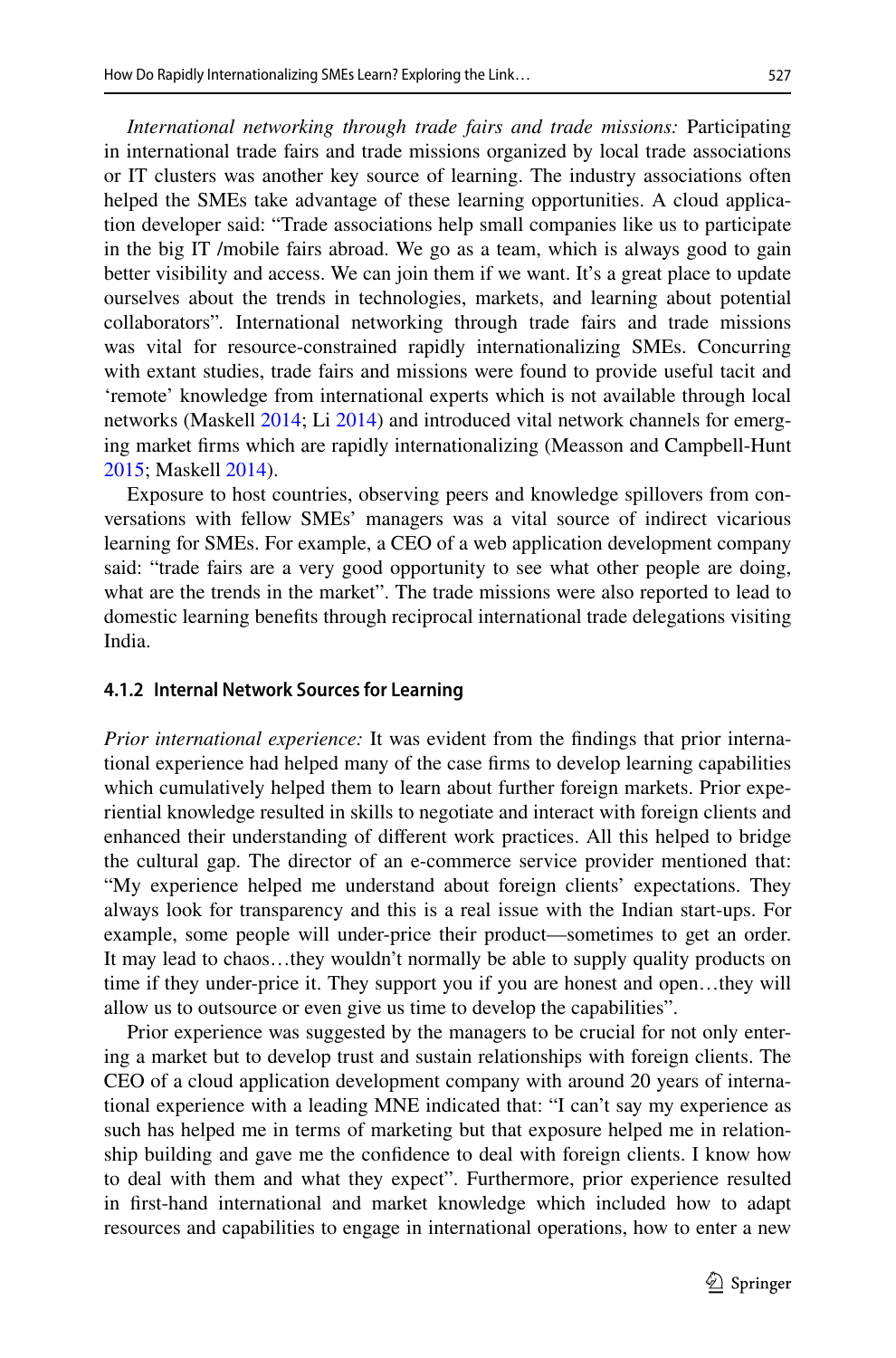market and identifying potential clients/suppliers. However, it was stressed that prior experience alone was insufficient for possession of more intrinsic foreign market knowledge.

*Social network:* Relationships with foreign clients, and prior working relationships and friends and family (ethnic ties) were found to be another important source of international, market and product knowledge required for geographic expansion. A manager from a software development frm highlighted: "My friends, former colleagues and acquaintances who are living in foreign countries were helpful connections in those countries. They are expatriate Indians living in countries like Sweden, the US, and the Middle East. A few of them have their own start-ups…they either directly get their projects done through us or they refer their clients to us if they are not into the software development business. They provided product specifcations, information on clients, what changes to make to our products, how to do business in those countries, etc.". Furthermore, personal connections were reported to be important to obtain client information and introductions. The interviewees identifed that the connections of their frst foreign partner was crucial for their further geographical expansion.

*Self-learning:* Many of the frms reported that they follow a trial-and-error approach to learn and access new markets. This was found to be particularly prevalent if an organization did not have any network relationships in that particular market and/or lacked prior internationalization related experience. Internet resources also presented them with opportunities to learn about new markets and contact potential customers. A CEO of a mobile application development frm mentioned: "We learn during the course of doing business with multiple clients across countries. We do online searches …there was no other source. We burned our fngers a few times. Getting a client and understanding their credibility are the main challenges, especially if you do not have any personal connections or you cannot get any references about the clients"*.*

It was evident that online sources of knowledge were a key source of learning for internationalizing resource-constrained emerging market SMEs. However, some respondents highlighted that informal entrepreneurial groups on social network sites like WhatsApp often were unhelpful.

#### **4.2 Product Diversifcation**

The fndings indicated that continuous innovation and modifcations of products were important to sustain post-entry survival due to the highly dynamic and transient nature of their industry. Following March [\(1991](#page-27-9)), product diversifcation within the cases was viewed from the exploration and exploitation perspective. This can be suggested to align with Ansof's ([1957\)](#page-24-2) market penetration (exploitation) and product development (exploration) strategies. It was found that the frms were mainly following product modifcation or exploitative innovation to penetrate further into their existing market. The fndings suggested that rapidly internationalizing SMEs preferred to have an established presence across a small number of countries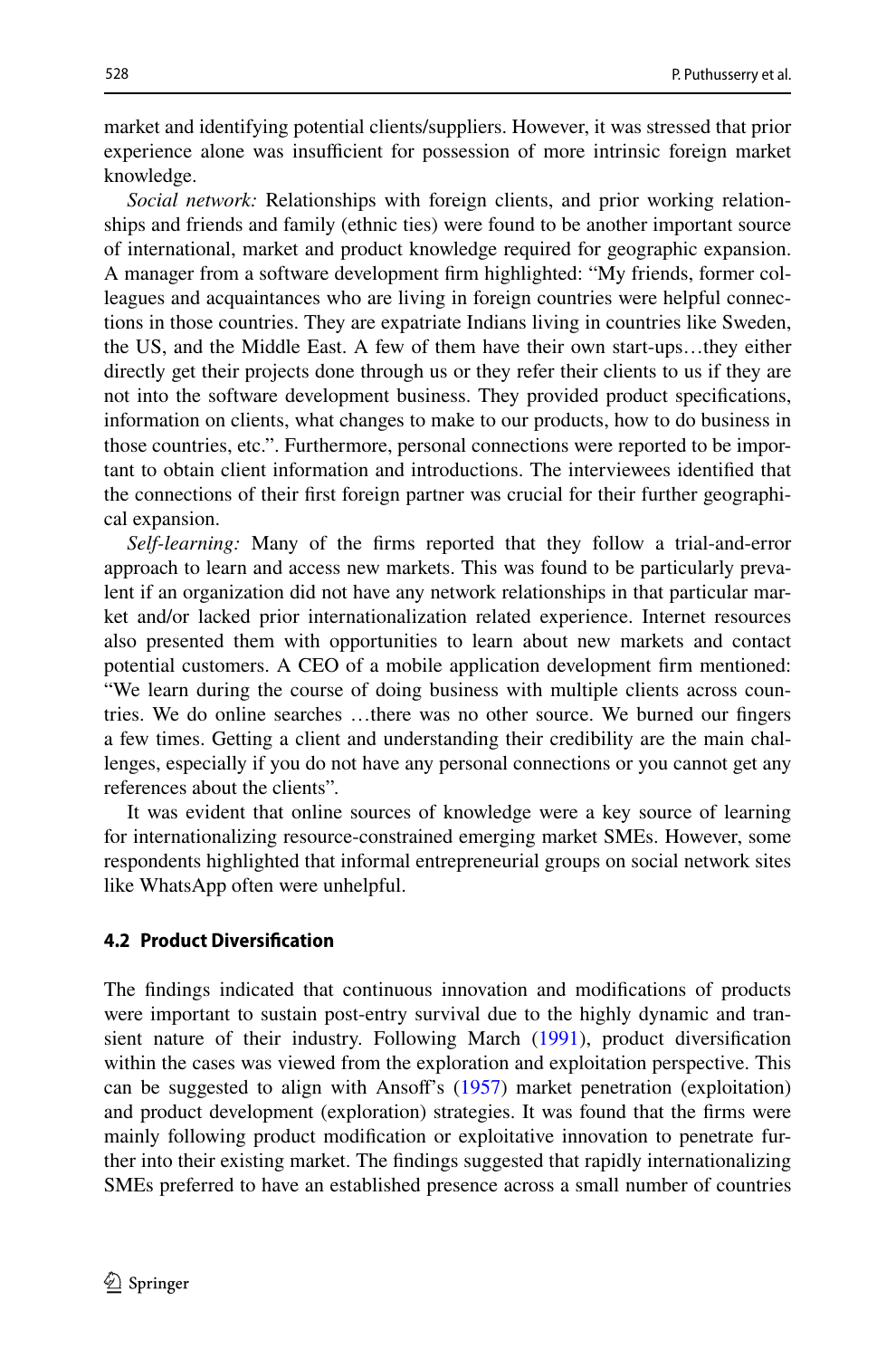rather than in several regions. This strategy was reported to be important in order to overcome the liabilities of smallness and newness (e.g., Aldrich and Auster [1986](#page-24-3)).

Moreover, the frms were mainly involved in developing their existing products to be more cost-efective. Similar to geographic diversifcation, the frms used both internal and external sources to acquire the knowledge required for their product diversifcation. However, they did not appear to follow a systematic approach to obtain knowledge for their market penetration strategies. This will now be explored.

#### **4.2.1 External Network Sources of Learning for Market Penetration (Exploitation)**

*International clients/customers:* When the case frms followed an exploitation approach, international clients emerged as key sources of knowledge. It was identifed that the frms were often reactive to clients' requirements and specifcations and modifed their products accordingly. This was important to maintain client relationships and sustain business in foreign markets. The founder of an ERP development company highlighted that: "We get information mainly from our clients. If they want a new software/application, their IT manager will inform us about it and provide their specifcation. We then start our own research about it. It is mutual work".

*Learning from peers:* Firms with similar characteristics were found to be a vital source of post-entry stage learning. Case frms vicariously learned from peers or competitors. For example, one of the managers mentioned that: "One of our founders saw an animated explainer video of a competitor and suggested that we should also try that here… We did our research and developed it gradually. Whenever we do something, we add new things and see how it works. We developed it through our own processes".

Peer learning was reported to be a source of technological knowledge either through direct consultation with the peer frms or indirectly through observing or imitating other frms. Peer learning was suggested to be more common for product exploitation than exploration. The frms referred to the WhatsApp groups of peers as being a good resource to learn about new market conditions, check about potential clients and to keep up to date with risks. The founder of an educational software development frm said: We are part of a global industry and most of us work with foreign clients so it is the easiest way to learn about potential clients.

#### **4.2.2 Internal Network Sources of Learning for Market Penetration**

*Self-learning* was found to be the main internal source of learning for frms that are involved in market penetration or exploitation. The majority of cases reported that their prior experience in the industry helped them understand industry dynamics and client requirements. This led to increased confdence to conduct their own independent research and make necessary changes to the products. An owner of a digital App development company said: "If we update a feature in the app or come up with new technology, clients always appreciate and value that. It is mainly our search. We search online and update ourselves…Sometimes we get to know about the new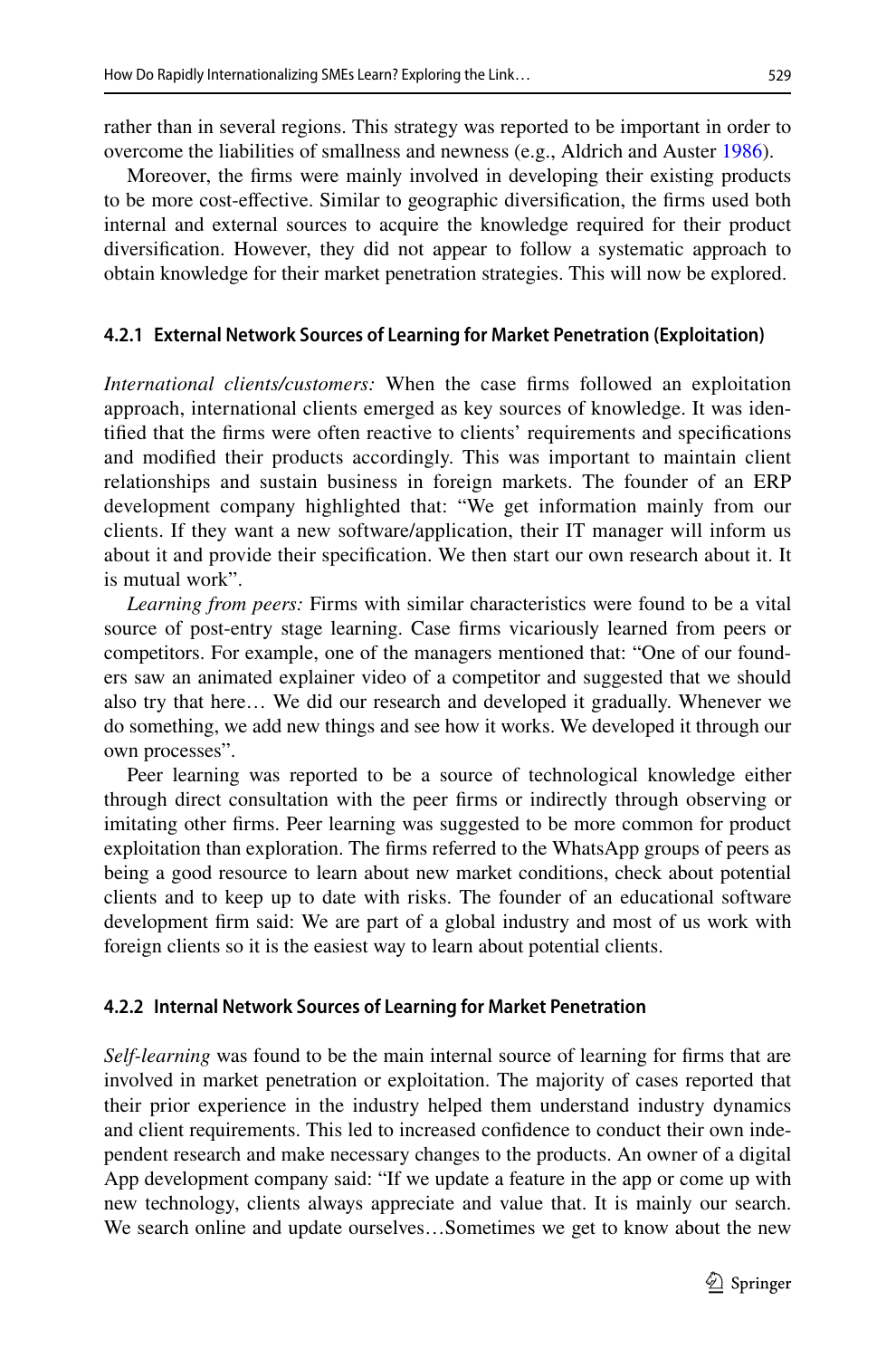technology when we watch some online advertisements, like YouTube. We observe all these and use whenever we can".

Digital magazines and trade-related websites were important sources of updates on new technologies/products. However, many SMEs' managers noted their prior experience helped them understand and assimilate online information to decide how to incorporate new knowledge into their product or operations.

"We download online information and see how we can develop that here…we always want to be one step ahead and therefore we always try to develop a better product than what's available in the market…We have to achieve a certain market share before competitors copy our product. We have to be quick. We give it to some reliable clients for their feedback" (Case 3).

#### **4.3 Internal Sources of Knowledge for Product Development (Exploration)**

Only two out of ten sampled companies used exploration as a product diversifcation strategy, which was suggested to be due to the case frms not being involved in developing any proprietary products or technology. The majority of the frms were software developers providing service to mobile or digital companies. The two frms involved in product exploration also highlighted that prior experience and network relationships provided them with key sources of knowledge. A founder of a software development company indicated that: "We have been working in this area for some time and have good knowledge about it… We also consult with senior IT professionals here…they are like mentors. They have good experience and connections in the industry…they know the market and technology very well. We also have our R&D team, we meet and exchange our ideas regularly, employees also contributed a lot… we also contact trade agencies and other industry experts as well."

## **5 Discussion and Conclusions**

This article set out to explore the learning approaches rapidly internationalizing SMEs' utilize during post-entry and how these learning approaches impact their post-entry growth. Our fndings provide much needed rich insights into a nascent emerging market context which to date has been underexplored. The fndings provide new insights into the post-internationalization learning processes of rapidly internationalizing SMEs. Our fndings reveal that rapidly internationalizing SMEs can overcome liabilities of smallness and foreignness and grow post-market entry through efectively developing and leveraging internal and external learning capabilities. Indeed, all cases propensity to learn, post-market entry, aided knowledge acquisition to not only survive in the market but to grow through geographical diversifcation and product innovation; which were both found to be key drivers of postmarket entry success. Hence our frst proposition is:

Proposition 1: *Among rapidly internationalizing SMEs, managers leverage knowledge acquired from internal and external sources in order to undertake*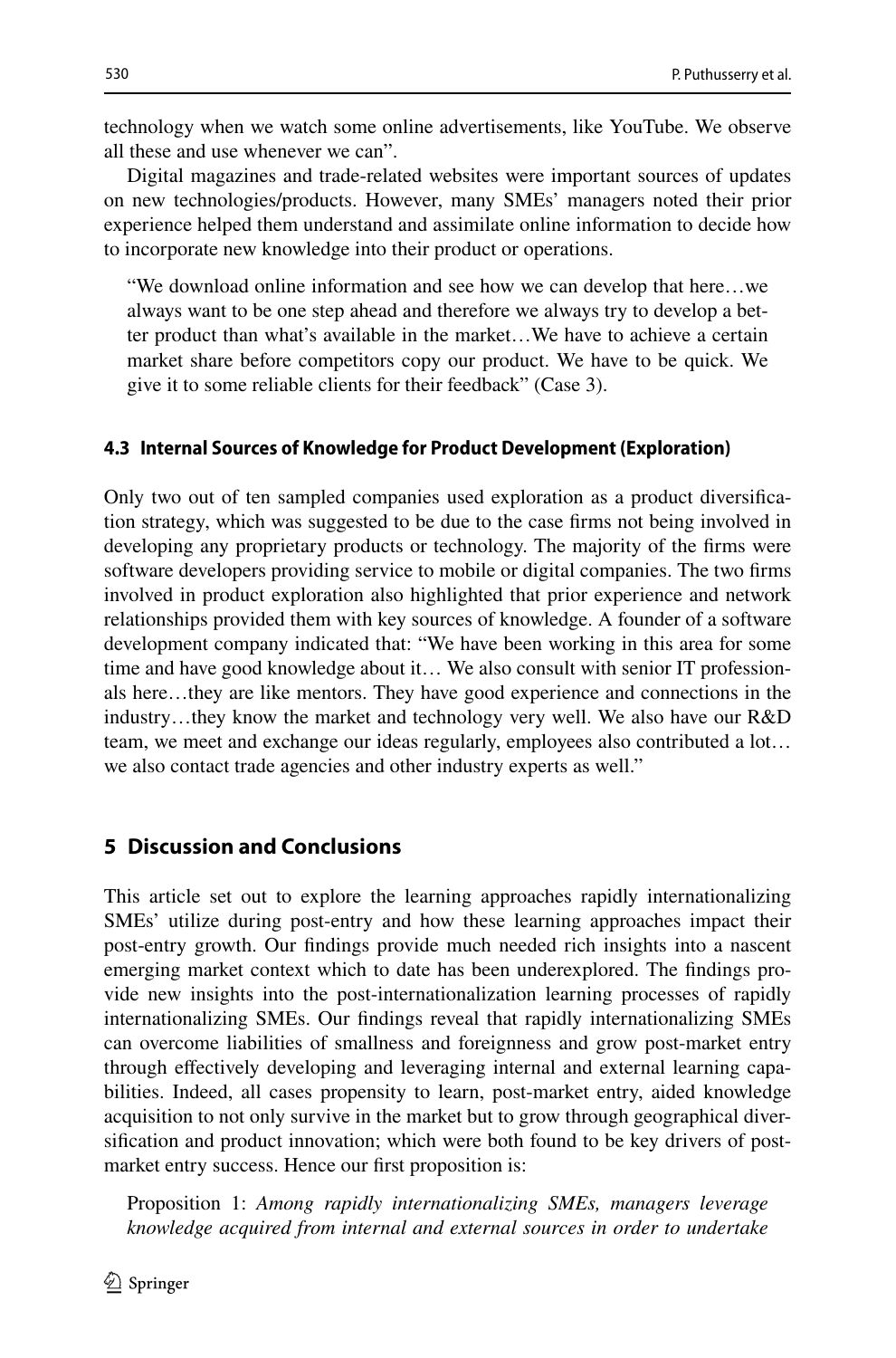*early Internationalization, optimize internationalization performance and product innovation.*

While prior research has emphasized the role of networks, the scholarly enquiry has focused on social capital residing solely within the SME, with a lack of research into diferent types of knowledge gained through external networks (Tuomisalo and Leppäaho [2019\)](#page-28-3). Our fndings extend SME internationalization literature by showing the processes through which rapidly internationalizing SMEs acquire knowledge from various internal and external sources of knowledge. Consequently, we extend emergent literature on the internationalization processes of rapidly internationalizing SMEs (Pellegrino and McNaughton [2015](#page-28-10)) by providing empirical evidence justifying the need for diferent types of learning approaches and corresponding knowledge for diferent types of post-entry growth trajectories.

We found that growth through geographic expansion and market penetration requires diferent types of learning approaches and knowledge. The case frms highlighted the importance of diferent combinations of knowledge for post-entry growth. For example, international and market-specifc knowledge was found to help complement their technological knowledge in order to be able to grow through geographical diversifcation. This extends existing knowledge through identifying the need for combinative knowledge confgurations for diferent patterns of post-market entry growth (Deligianni et al. [2015](#page-25-5); Sullivan and Marvel [2011](#page-28-6)). The case firms reported that they primarily seek market and product knowledge for market penetration strategies as it allows them to understand customers' demands and requirements. Our cases also revealed the added importance of international knowledge such as market conditions, institutions and resource adaptation which leads to product development through research and development. Extending research by Deligianni et al. [\(2015](#page-25-5)) and Pillegrino and McNaughton ([2017\)](#page-28-7), international knowledge, particularly knowledge of the target market, was found to enhance alertness towards opportunities in the marketplace which was associated with geographical and product diversifcation. Therefore, we present our next three propositions:

Proposition 2: *Market knowledge—knowledge on potential customers, distribution channels and how to market oferings in the target market—is a key driver of enterprise performance in foreign market entry, geographic expansion and product innovation for rapidly internationalising SMEs*.

Proposition 3: *Possession of international knowledge, especially specifc knowledge of target markets, is a key driver of rapidly internationalizing SMEs' performance in foreign market entry, geographic expansion and product development.*

Proposition 4: *Possession of product/technological knowledge—knowledge associated with product, technology and/or process—is a key driver of rapidly internationalizing SMEs' performance in foreign market entry, geographic expansion and market penetration*.

It also emerged that external sources of knowledge such as peer networks, associations in the same industry, international clients/partners, and international connections developed through trade fairs and trade missions are imperative for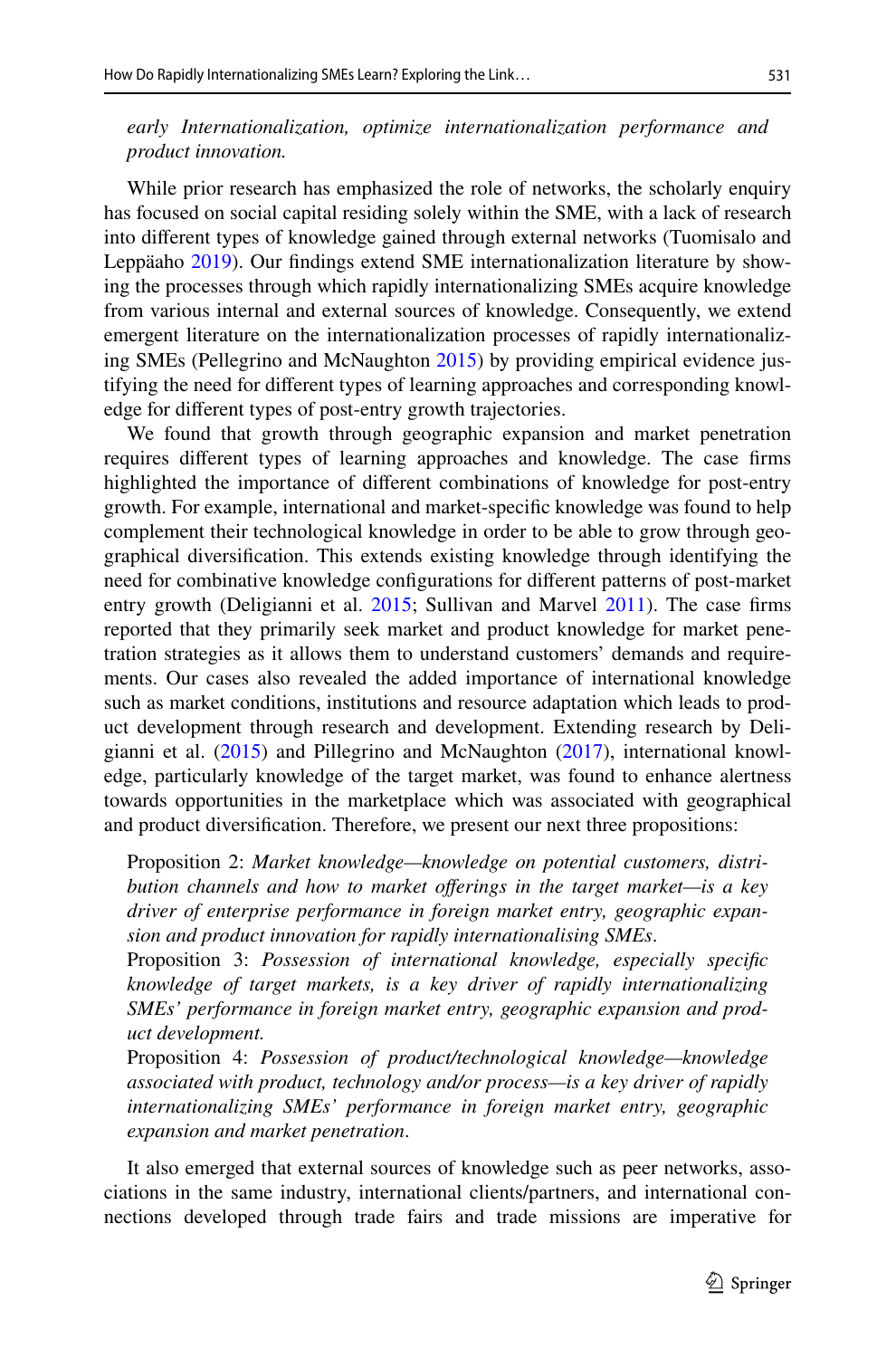geographical expansion within international markets (e.g. Li [2014\)](#page-27-16). Our fndings did not identify trade fairs or industry associations as being a key source of learning for product diversifcation. Learning approaches for market penetration of diversifed products largely arose from international clients, peer frms and personal relationships (external knowledge). Clients or external partners were primary knowledge sources for product modifcation and other forms of innovation (e.g., Child et al. [2017](#page-25-10)). Such approaches helped the rapidly internationalizing SMEs obtain market and product/technological knowledge for market penetration strategies. Indeed, the SMEs relied upon market and technological knowledge to grow through being reactive to customer trends. Being responsiveness to customers needs is important within an emerging and developed market in order to gain a competitive advantage (Luo [2001\)](#page-27-25). This leads to our ffth and sixth propositions:

Proposition 5: *External learning related to geographic expansion consists primarily of learning from peers, industry associations, trade fairs, and trade missions; and is mainly achieved vicariously which then enabled the postentry growth of rapidly internationalizing SMEs.*

Proposition 6: *External network sources of learning, especially of international clients, peers and partners, is a key driver of continuous product innovation, needed to sustain post-market entry performance of rapidly internationalizing SMEs*.

Within the case frms, the overall network relationships infuenced their postmarket entry strategies and facilitated learning related to internationalization capabilities and strategies. Indeed, network learning emerged as an externally-focused learning capability (Tuomisalo and Leppäaho [2019](#page-28-3)), which contributed to the development of knowledge that facilitates internationalization and key international activities. Network relationships supported the acquisition of knowledge on internationalization and appeared to help managers reduce uncertainty about operating in foreign markets, which is especially vital to resource-constrained internationalizing SMEs. In particular, our fndings emphasized learning that occurs via the organizations' network connections of frms and other organizations within the same industry, known as 'peer learning' (Zahra et al. [2018\)](#page-28-21).

Learning through the frm's networks was found to be dynamic and gave rise to new competencies, and/or renewed existing competencies which are benefcial in turbulent conditions characteristic of rapidly evolving industries and markets, such as the emerging Indian market. Here, 'dynamic' evokes work on dynamic capabilities where capabilities that facilitate renewing competencies to achieve congruence with evolving environmental conditions are especially important (e.g., Teece et al. [1997](#page-28-11)). Based on the above discussion, we suggest the following propositions:

Proposition 7: *Among rapidly internationalizing SMEs, external learning is a key driver in the development of knowledge to manage risk, uncertainty, and challenges in the target market*.

Proposition 8: *Among rapidly internationalizing SMEs, external learning is a key driver in the development of knowledge to support post-market entry learning and performance in the target market.*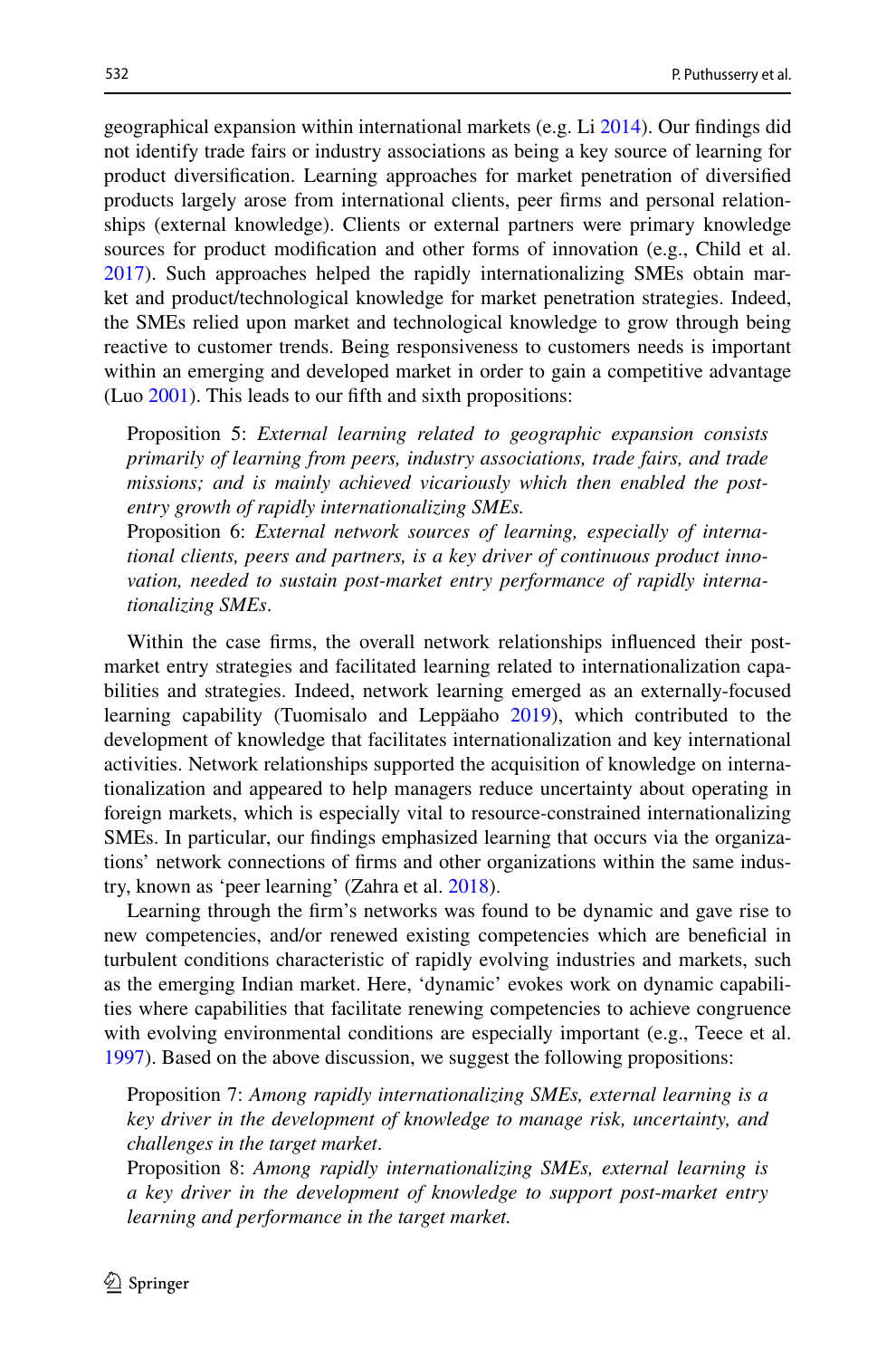In general, internal learning is critical to successful SME internationalization. The CEO/entrepreneurs' prior experience, networks and self-learning appear to be the key learning component that supports internationalization and post-entry performance among rapidly internationalizing SMEs. Our sampled frms reported that they were able to leverage their learned capabilities which infuenced their internationalization and product development. In other words, international entrepreneurial orientation (Covin and Miller [2014\)](#page-25-23) infuenced product development amongst the internationalizing SMEs. Our fndings suggest that congenital knowledge supports the acquisition and assimilation of new knowledge and its transformation into frms' existing knowledge base. Internal learning, e.g., through trialand-error and self-learning approaches, typically feature an experiential quality. Throughout the cases, it emerged that self-learning or trial and error approaches not only provide product and market knowledge but can aid internationalization knowledge. Consequently, self-learning and trial and error approaches are important for product development, geographic expansion, and superior performance in foreign markets (Romanello and Chiarvesio [2017](#page-28-12); Tuomisalo and Leppäaho [2019\)](#page-28-3). This suggests that:

Proposition 9: *Among rapidly internationalizing SMEs, internal learning consists primarily of knowledge acquired through prior internationalization experience, personal networks, self-learning, and trial-and-error approaches*.

However, the fndings did stress the importance of external learning from peers and the internal trial and error approach in order to acquire knowledge of all types for both geographic expansion and market penetration. We found that self-learning, through trial and error, allowed rapidly internationalizing SMEs to maintain their growth trajectories through the development of learning capabilities where they developed market, technology and international knowledge (i.e., Ciszewska-Mlinarič et al. [2019](#page-25-16)) which was internalized and cumulatively led to new capabilities and knowledge which they could apply in the future (Knight and Cavusgil [2004\)](#page-27-1). Internal learning, e.g., through trial-and-error and self-learning approaches, typically feature an experiential quality and are important for market and international learning, geographic expansion, and superior performance in foreign markets (Madsen and Desai [2010\)](#page-27-4). Hence our next proposition is:

Proposition 10: *Self-learning supports the development of product, market and international knowledge, and is a key driver of rapidly internationalizing SMEs' performance in foreign market, product innovation and geographic expansion.*

The fndings revealed that during post-entry growth and survival phases, frms used mixed integrated vicarious and experiential learning approaches (Sardana and Scott-Kemmis [2010](#page-28-22)), where knowledge is acquired through second-hand experience by observing network associates alongside existing experiential knowledge (cf. Huber [1991](#page-26-11)). Various interactions with external associates appeared to strengthen knowledge connections and facilitate vicarious learning.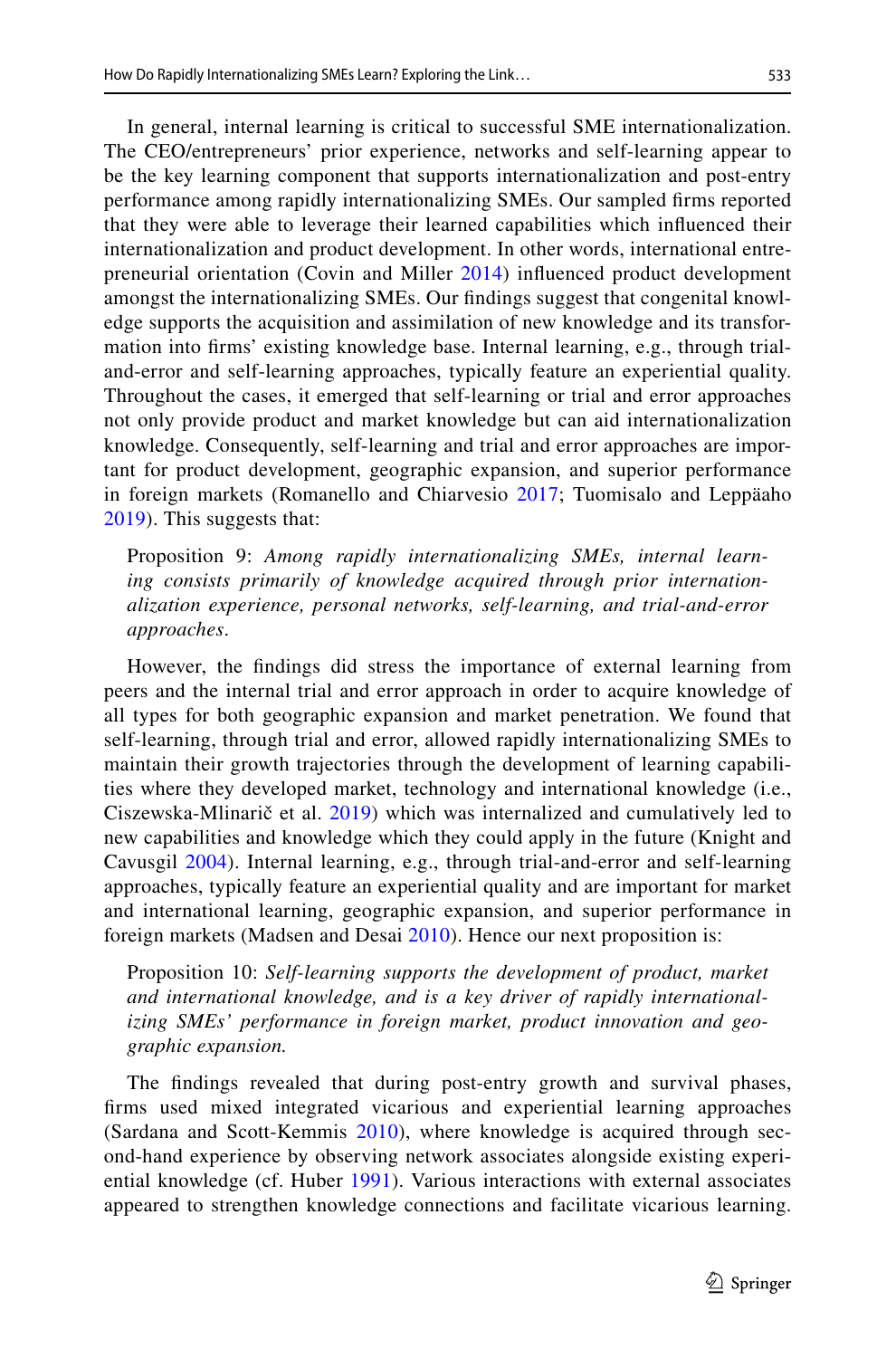Firms engaging in vicarious learning, learn from each other. The end result was that knowledge from both the focal frm and its network was blended and augmented, resulting in distinctive new knowledge capabilities that provided competitive advantages. Concurring with Ciszewska-Mlinarič et al. ([2019](#page-25-16)), vicarious learning led to the acquisition of second-hand experiential knowledge through observing or imitating external stakeholders who have undergone similar experiences. This fnding sheds new light on the value of vicarious learning and demonstrates the importance of learning for post-entry internationalization of rapidly internationalizing SMEs.

Furthermore, congenital knowledge (cf. Huber [1991\)](#page-26-11), i.e., knowledge available at the organization's birth—through entrepreneurs' prior experience, was important for both geographic diversifcation and product development. Prior international experience was found to be a key learning component that supported internationalization and performance among internationalizing SMEs (Child et al. [2017\)](#page-25-10). The fndings suggest that such congenital knowledge supports the acquisition and assimilation of new knowledge and its transformation into frms' existing knowledge base. This highlights the importance of the CEOs' or entrepreneurs' prior experiences and knowledge in rapidly internationalizing SMEs, i.e., international entrepreneurial orientation. Therefore, we suggest the following fnal proposition,

Proposition 11: *Among rapidly internationalizing SMEs, experiential and congenital learning was found to be mainly facilitated by frms' internal network sources*, *whereas vicarious learning was enabled by their external sources*.

Entrepreneurial experience and the frm's relationships with partners, professional agencies, research institutes and own R&D initiatives infuenced the acquisition of proprietary knowledge which contributed to their product development strategies. As already identifed, SMEs can utilize and gain valuable learning through knowledge transfer from their peers operating within the same industry. Similar to Huber's [\(1991](#page-26-11)) grafting, case frms acquired knowledge from their external networks which was not formerly obtainable within the case organization. Such knowledge was said to be critical in helping SMEs internationalize through being an important source of bonding and bridging social capital (Prashantham and Young [2011](#page-28-23)). Overall, our fndings provide important insights into the learning approaches rapidly internationalizing SMEs' utilize during post-entry and how these learning approaches impact post-entry growth.

#### **5.1 Theoretical Implications**

Taking into account Sleuwaegen and Onkelinx ([2014](#page-28-4))'s calls for an appreciation of using strategic approaches to better understand the knowledge-based view, we have highlighted how using a strategic perspective will advance understanding about the diferent growth patterns of rapidly internationalizing SMEs from emerging markets. We identify the need to adopt diferent approaches to knowledge acquisition from diverse networks and identify the types of knowledge diverse networks can provide. Our fndings extend extant literature, which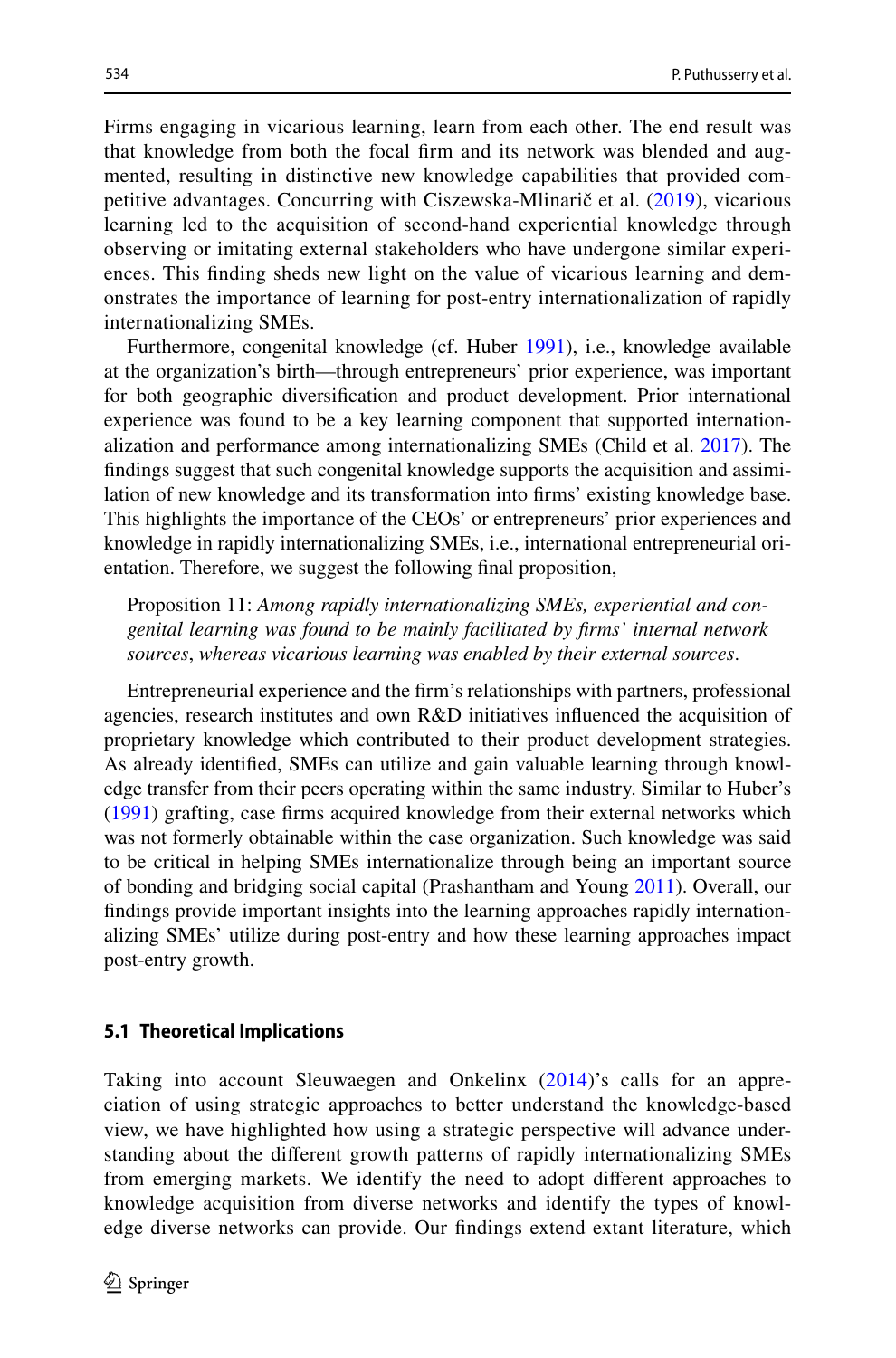has tended to focus on one type of knowledge for frms' growth (Deligianni et al. [2015\)](#page-25-5) by shedding knowledge on the importance of diferent combinations of knowledge in order to drive internationalizing SME growth through diferent forms of post-entry geographic and product diversifcation (market penetration and product development) strategies. As such, fndings suggest that there is no 'one size fts all' approach to understanding how rapidly internationalizing SMEs act within the post-entry stage of their internationalization. Moreover, we highlight the importance of the hitherto under-researched role of peer-to-peer learning and its importance within the specifc context of rapidly internationalizing SMEs from emerging markets. This type of learning can be used by SMEs seeking to maintain and then grow their market positions following a period of rapid internationalization. Furthermore, rapidly internationalizing SMEs appear to gain valuable knowledge from international trade fairs and trade missions, which enables their growth at the post-entry stage. Thus, we advance knowledge on temporary clusters such as trade fairs and their role in enhancing the post-entry growth of rapidly internationalizing SMEs (Maskell [2014](#page-27-17)).

Our fndings underscore that early internationalization and operating in multiple markets ofer growth opportunities, and that post-market entry success hinges on learning and learning-driven innovativeness. Such businesses may well beneft from the 'learning advantage of newness,' which facilitates fexibly adapting their approaches to conditions in foreign markets (Autio et al. [2000](#page-25-8)). Younger frms are mainly internationally-focused, so they deal more carefully with their foreign exchange partners/clients and learn more from them and build their new international competencies (De Clercq et al. [2012](#page-25-7)). The key aspect of "learning advantages of newness" may be frms' ability to learn from various sources, including vicarious and congenital learning, to overcome limited experiential knowledge. We suggest that entrepreneurs of rapidly internationalizing SMEs use their network relationship and prior experience proactively, not only for acquiring knowledge but for internalizing it. Moreover, the fexibility of younger frms to improvise, experiment and explore in novel and uncertain markets fosters experiential learning (Zahra et al. [2018](#page-28-21)).

More broadly, our fndings provide new insights into the value of network relationships for internationalization. Whilst they are recognized to be important at post-market entry stage, leveraging network learning can represent a middle ground between learning undertaken by frms operating relatively independently and those operating within joint ventures and other types of formal associations and networks. However, successful learning from external sources will depend on the frm's absorptive capacity (e.g., Cohen and Levinthal [1990\)](#page-25-2) and should support pursuing and developing opportunities in the internationalizing frm. We would expect the frm's absorptive capacity to positively infuence the capacity to acquire new knowledge, particularly from external sources. Therefore we argue that the presence of information from internal and external sources per se will not enable firms to maintain sufficient post-entry performance (Cohen and Levinthal [1990\)](#page-25-2); the frm also must develop a learning orientation and appropriate learning capabilities. Managers must be mindful of the role and importance of learning competencies, processes, and mechanisms sufficient to acquire and internalize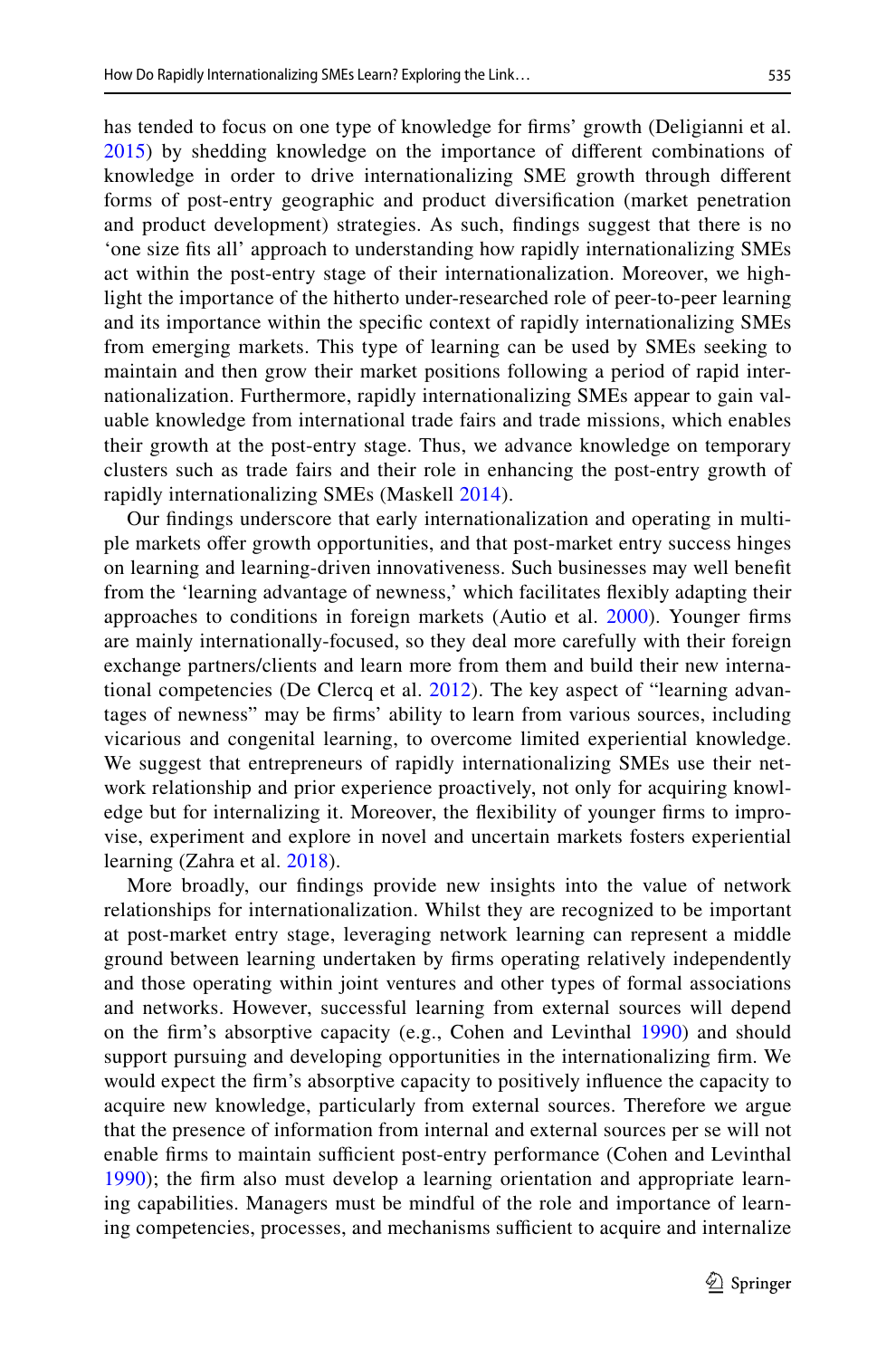requisite knowledge not only for market entry but also for post-entry sustainable performance.

#### **5.2 Managerial and Policy Implications**

The fndings of this study can help practitioners identify the important factors, and crucially the combination of these factors, which act to drive rapidly internationalizing SMEs post-entry performance. Managers need to pay attention to both internal sources of knowledge, as well as external sources such as attending international trade fairs, which can provide important learning opportunities for international market expansions. Relatedly, we argue that the frm would beneft from investing in training not only for the SME owner, in terms of understanding diverse contexts as the frm internationalizes, but widening such training for other employees of the frm, who, as we demonstrated, play proactive roles in developing knowledge within the contours of their frm.

Organizational learning is likely to be especially important in international business, where target markets, opportunities, and external environments feature substantial risk and uncertainty. The rise of new technologies—such as digital platforms, big data, the internet of things, artifcial intelligence, and quantum computing—are leading to revolutionary methods, products and, indeed, potentially new industries; creating greater complexity and pressures for internationalizing frms. In the contemporary global business environment, organizational learning becomes more critical but also more challenging. Despite much uncertainty and fast-moving change, managers' fundamental ability to process information remains relatively constant and constrained by bounded rationality (Simon [1991](#page-28-24)).

Governments have an interest in promoting the sustainability and performance of internationalizing SMEs (Oparaocha [2015\)](#page-27-26). Consequently, our fndings suggest implications for policymakers through identifying the challenges of fnding and internalizing internationalization-related information and knowledge. Policymakers should support SME internationalization by exposing such frms to international sources of knowledge in an efort to improving organizational performance and growth at the post-entry stage. Public policy can also emphasize programs that engender international opportunities through trade promotion, advocacy, matchmaker events, and other such activities. Therefore, policy can play a key role to support SME education regarding internationalization and sustainable foreign market performance.

#### **5.3 Limitations and Future Research Directions**

This research is subject to limitations which ofer directions for future research. First, we adopted a qualitative approach from one core emerging market economy, India. These results may not be generalized to all early internationalizing SMEs. Future empirical studies should undertake a mixed-method approach and conduct a large-scale survey to test relationships between diferent learning strategies and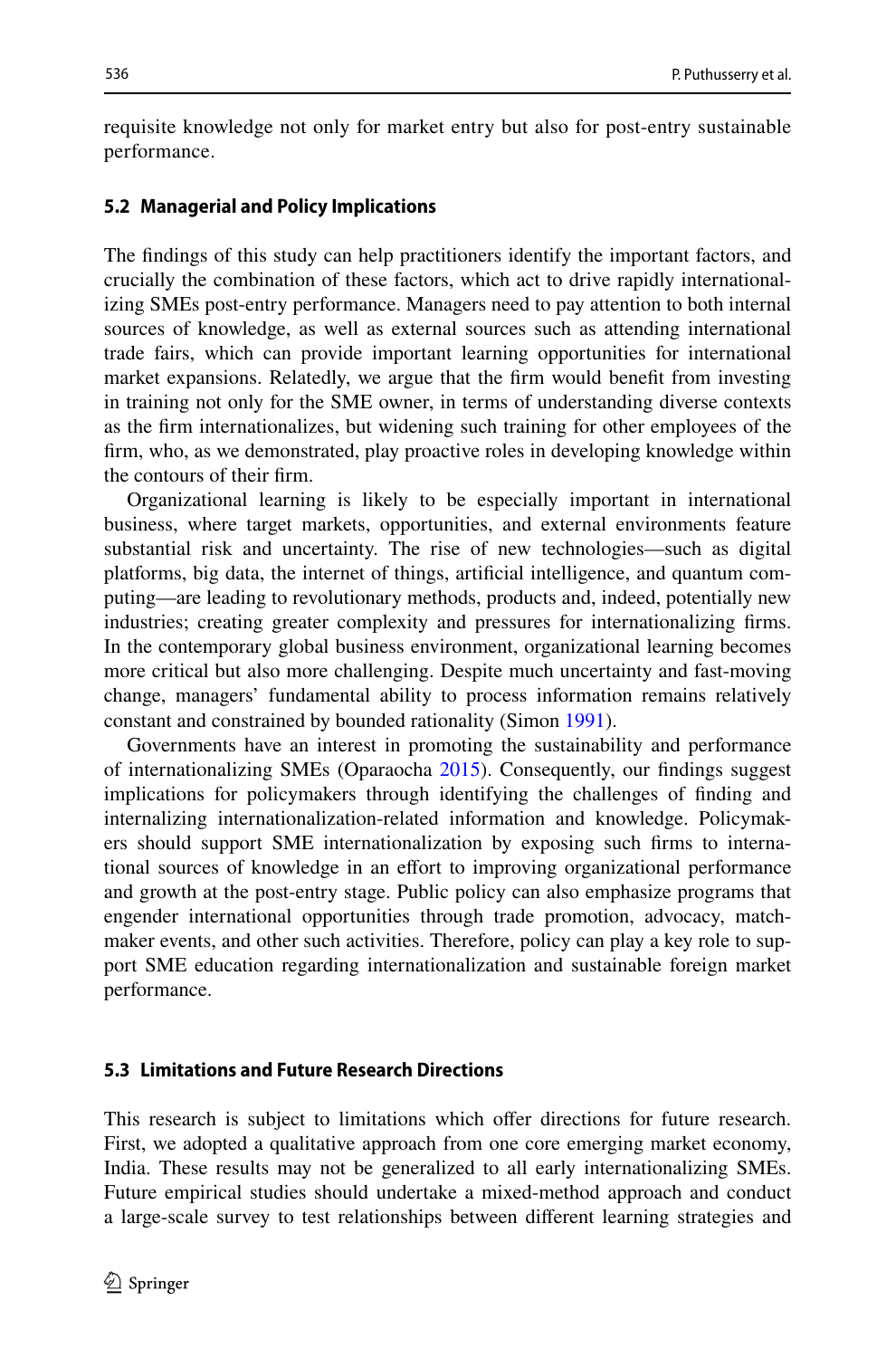post-market entry growth and development. Second, whilst India is one of the most representative emerging markets, this research should be extended to other emerging economies and industrial contexts, to help enhance the external validity of fndings. We highlight the need for future research to better examine the role of micro-level individual actions on factors like collaborations with diverse networks. Hence, further studies on micro-foundational aspects, such as managerial skills, cognition and decision-making processes would enhance our understanding of the topic in question. Third, whilst this research identifed the role of social capital as a bridging and bonding mechanism amongst and across SMEs through peer-to-peer learning, future research should examine to what extent peer-to-peer learning takes place between SME owners and employees within and across diferent frms, including channel partners. Fourth, there is scope to examine how rapidly internationalizing SMEs maintain diverse networks across diferent markets and how such networks facilitate capabilities for exploration and exploitation. Fifth, future studies could integrate an institution-based view with network perspectives and examine the post-entry growth and survival of SMEs from diferent institutional settings. Last, future studies could examine the role of learning in business model innovation of rapidly internationalizing SMEs.

**Acknowledgements** We would like to thank the two anonymous reviewers and Jeoung Yul Lee, the editor of this issue for their very useful comments. An earlier version of this paper was presented at the Academy of International Business UK and Ireland (AIB-UKI) 2019 conference held in University of Sussex, Brighton, UK, where it received the University of Birmingham best research methods paper award. We are also thankful to the AIB-UKI conference participants for their valuable comments.

**Open Access** This article is licensed under a Creative Commons Attribution 4.0 International License, which permits use, sharing, adaptation, distribution and reproduction in any medium or format, as long as you give appropriate credit to the original author(s) and the source, provide a link to the Creative Commons licence, and indicate if changes were made. The images or other third party material in this article are included in the article's Creative Commons licence, unless indicated otherwise in a credit line to the material. If material is not included in the article's Creative Commons licence and your intended use is not permitted by statutory regulation or exceeds the permitted use, you will need to obtain permission directly from the copyright holder. To view a copy of this licence, visit [http://creativecommons.org/licen](http://creativecommons.org/licenses/by/4.0/) [ses/by/4.0/](http://creativecommons.org/licenses/by/4.0/).

## **References**

- <span id="page-24-3"></span>Aldrich, H., & Auster, E. R. (1986). Even dwarfs started small: Liabilities of age and size and their strategic implications. *Research in Organizational Behavior, 8*, 165–198.
- <span id="page-24-2"></span>Ansof, H. I. (1957). Strategies for diversifcation. *Harvard Business Review, 35*(5), 113–124.
- Argyris, C., & Schön, D. A. (1996). *Organizational learning II: Theory, method and practice*. Reading: Addison-Wesley.
- <span id="page-24-1"></span>Arora, A., & Gambardella, A. (1990). Complementary and external linkages: Strategies of the large frm in biotechnology. *Journal of Industrial Economics, 38*(4), 361–379.
- <span id="page-24-0"></span>Autio, E. (2005). Creative tension: the signifcance of Ben Oviatt's and Patricia McDougall's article 'toward a theory of international new ventures'. *Journal of International Business Studies, 36*(1), 9–19.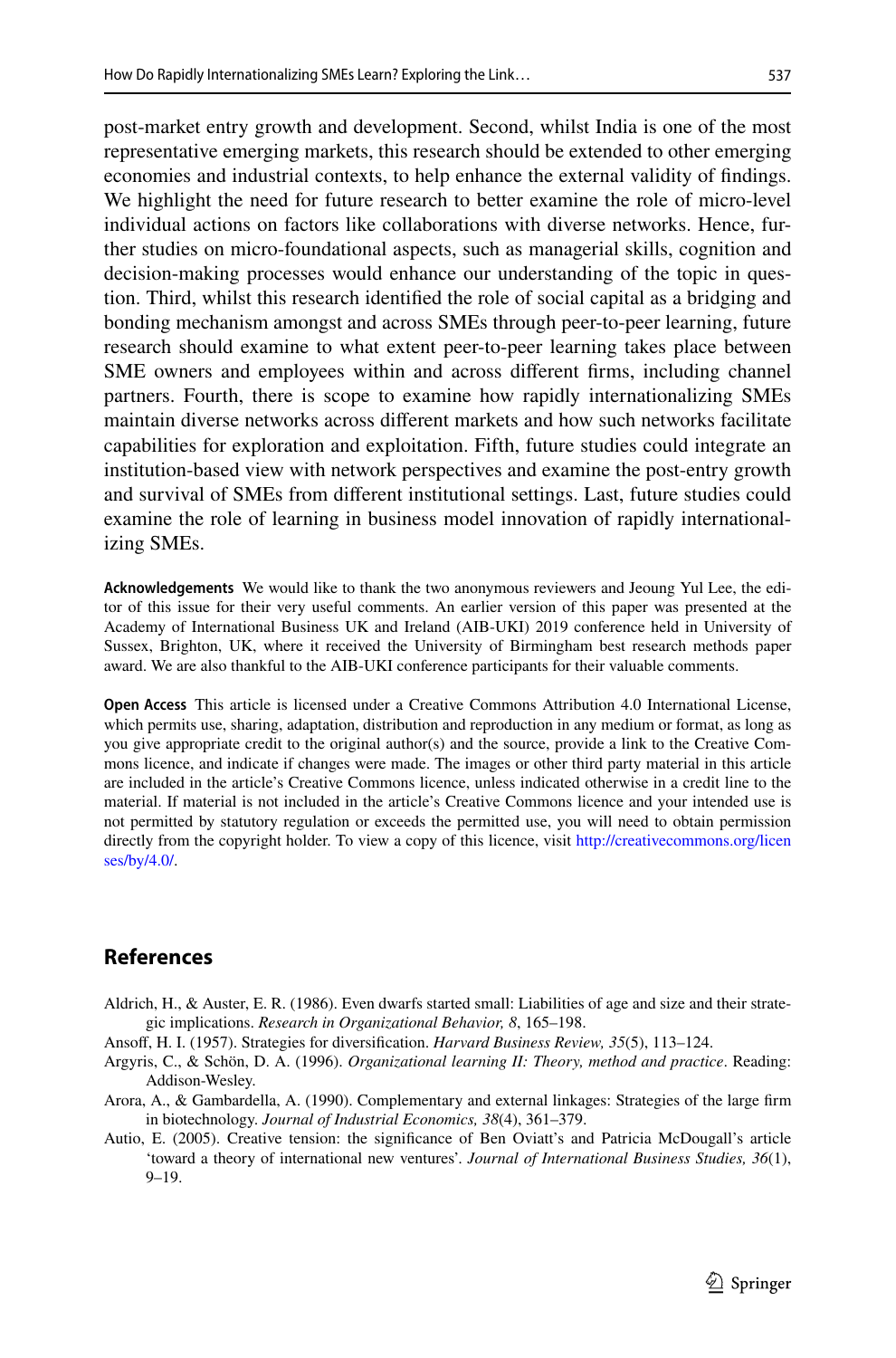- <span id="page-25-11"></span>Autio, E., George, G., & Alexy, O. (2011). International entrepreneurship and capability development— Qualitative evidence and future research directions. *Entrepreneurship Theory and Practice, 35*(1), 11–37.
- <span id="page-25-8"></span>Autio, E., Sapienza, H. J., & Almeida, J. G. (2000). Efects of age at entry, knowledge intensity, and imitability on international growth. *Academy of Management Journal, 43*(5), 909–924.
- <span id="page-25-3"></span>Bierly, P., & Chakrabarti, A. (1996). Generic knowledge strategies in the US pharmaceutical industry. *Strategic Management Journal, 17*, 123–135.
- <span id="page-25-13"></span>Bingham, C. B., & Davis, J. P. (2012). Learning sequences: Their existence, efect, and evolution. *Academy of Management Journal, 55*(3), 611–641.
- <span id="page-25-21"></span>Birkinshaw, J., Brannen, M. Y., & Tung, R. L. (2011). From a distance and generalizable to up close and grounded: Reclaiming a place for qualitative methods in international business research. *Journal of International Business Studies, 42*(5), 573–581.
- <span id="page-25-19"></span>Birkinshaw, J., & Hood, N. (2000). Characteristics of foreign subsidiaries in industry clusters. *Journal of International Business Studies, 31*(1), 141–154.
- <span id="page-25-6"></span>Bruneel, J., Yli-Renko, H., & Clarysse, B. (2010). Learning from experience and learning from others: How congenital and interorganizational learning substitute for experiential learning in young frm internationalization. *Strategic Entrepreneurship Journal, 4*(2), 164–182.
- <span id="page-25-12"></span>Chandra, Y. (2017). Social entrepreneurship as emancipatory work. *Journal of Business Venturing, 32*(6), 657–673.
- <span id="page-25-15"></span>Chandra, Y., Styles, C., & Wilkinson, I. F. (2012). An opportunity-based view of rapid internationalization. *Journal of International Marketing, 20*(1), 74–102.
- <span id="page-25-18"></span>Child, J., & Hsieh, L. H. (2014). Decision mode, information and network attachment in the internationalization of SMEs: A confgurational and contingency analysis. *Journal of World Business, 49*(4), 598–610.
- <span id="page-25-10"></span>Child, J., Hsieh, L., Elbanna, S., Karmowska, J., Marinova, S., Puthusserry, P., et al. (2017). SME international business models: The role of context and experience. *Journal of World Business, 52*(5), 664–679.
- <span id="page-25-17"></span>Ciravegna, L., Lopez, L., & Kundu, S. (2014). Country of origin and network efects on internationalization: A comparative study of SMEs from an emerging and developed economy. *Journal of Business Research, 67*(5), 916–923.
- <span id="page-25-16"></span>Ciszewska-Mlinarič, M., Wójcik, P., & Obłój, K. (2019). Learning dynamics of rapidly internationalizing venture: Beyond the early stage of international growth in a CEE context. *Journal of Business Research*. <https://doi.org/10.1016/j.jbusres.2019.03.002>.
- <span id="page-25-9"></span>Clarysse, B., Wright, M., & Van de Velde, E. (2011). Entrepreneurial origin, technological knowledge, and the growth of spin-off companies. *Journal of Management Studies*, 48(6), 1420–1442.
- <span id="page-25-2"></span>Cohen, W. M., & Levinthal, D. A. (1990). Absorptive capacity: A new perspective on learning and innovation. *Administrative Science Quarterly, 35*(1), 128–152.
- <span id="page-25-1"></span>Coviello, N. E. (2006). The network dynamics of international new ventures. *Journal of International Business Studies, 37*(5), 713–731.
- <span id="page-25-0"></span>Coviello, N. (2015). Re-thinking research on born globals. *Journal of International Business Studies, 46*(1), 17–26.
- <span id="page-25-23"></span>Covin, J. G., & Miller, D. (2014). International entrepreneurial orientation: Conceptual considerations, research themes, measurement issues, and future research directions. *Entrepreneurship Theory and Practice, 38*(1), 11–44.
- <span id="page-25-4"></span>Das, S., & Das, A. (2014). India shining? A two-wave study of business constraints upon micro and small manufacturing frms in India. *International Small Business Journal, 32*(2), 180–203.
- <span id="page-25-20"></span>Davis, J. P., & Eisenhardt, K. M. (2011). Rotating leadership and collaborative innovation: Recombination processes in symbiotic relationships. *Administrative Science Quarterly, 56*(2), 159–201.
- <span id="page-25-7"></span>De Clercq, D., Sapienza, H. J., Yavuz, R. I., & Zhou, L. (2012). Learning and knowledge in early internationalization research: Past accomplishments and future directions. *Journal of Business Venturing, 27*(1), 143–165.
- <span id="page-25-14"></span>De Clercq, D., & Zhou, L. (2014). Entrepreneurial strategic posture and performance in foreign markets: The critical role of international learning efort. *Journal of International Marketing, 22*(2), 47–67.
- <span id="page-25-5"></span>Deligianni, I., Voudouris, I., & Lioukas, S. (2015). Growth paths of small technology frms: The efects of diferent knowledge types over time. *Journal of World Business, 50*(3), 491–504.
- <span id="page-25-22"></span>Doz, Y. (2011). Qualitative research for international business. *Journal of International Business Studies, 42*(5), 582–590.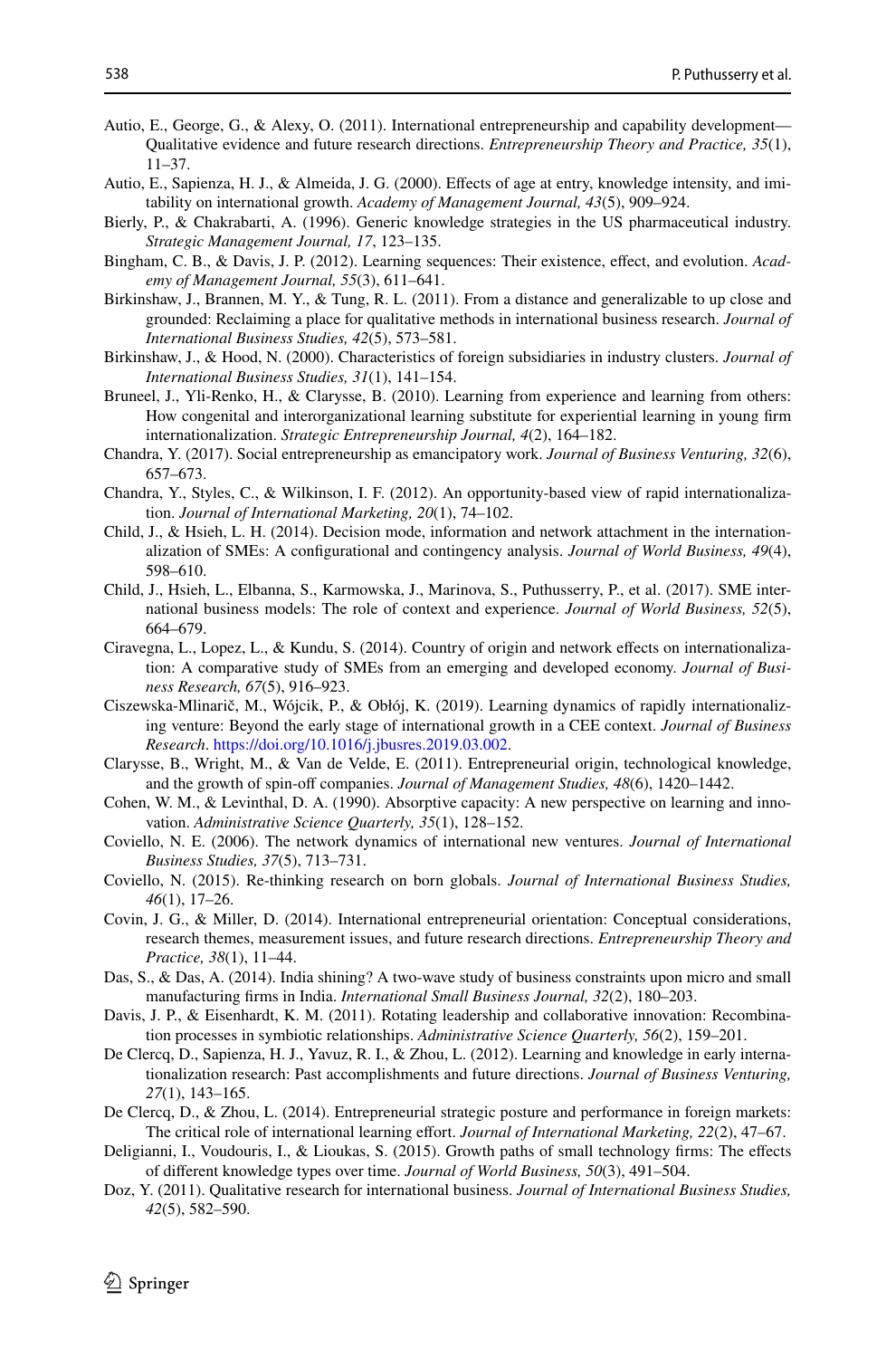- <span id="page-26-6"></span>Eberhard, M., & Craig, J. (2013). The evolving role of organisational and personal networks in international market venturing. *Journal of World Business, 48*(3), 385–397.
- <span id="page-26-10"></span>Economist. (2017). What is in a name? Defning emerging markets. [https://www.economist.com/special](https://www.economist.com/special-report/2017/10/05/defining-emerging-markets)[report/2017/10/05/defning-emerging-markets](https://www.economist.com/special-report/2017/10/05/defining-emerging-markets). Accessed 5 Oct 2017.
- <span id="page-26-22"></span>Eisenhardt, K. M. (1989). Agency theory: An assessment and review. *Academy of Management Review, 14*(1), 57–74.
- <span id="page-26-16"></span>Eisenhardt, K., & Martin, J. (2000). Dynamic capabilities: What are they? *Strategic Management Journal, 21*(10/11), 1105–1122.
- <span id="page-26-14"></span>Eriksson, K., Johanson, J., Majkgard, A., & Sharma, D. D. (1997). Experiential knowledge and cost in the internationalization process. *Journal of International Business Studies, 28*(2), 337–360.
- <span id="page-26-17"></span>Evers, N., Andersson, S., & Hannibal, M. (2012). Stakeholders and marketing capabilities in international new ventures: Evidence from Ireland, Sweden, and Denmark. *Journal of International Marketing, 20*(4), 46–71.
- <span id="page-26-5"></span>Evers, N., & O'Gorman, C. (2011). Improvised internationalization in new ventures: The role of prior knowledge and networks. *Entrepreneurship and Regional Development, 23*(7–8), 549–574.
- <span id="page-26-4"></span>Fletcher, M., & Harris, S. (2012). Knowledge acquisition for the internationalization of the smaller frm: Content and sources. *International Business Review, 21*(4), 631–647.
- <span id="page-26-18"></span>Fuerst, S., & Zettinig, P. (2015). Knowledge creation dynamics with in the international new venture. *European Business Review, 27*(2), 182–213.
- Gabrielsson, M., Kirpalani, V. H. M., Dimitratos, P., Solberg, C. A., & Zucchella, A. (2008). Born globals: Propositions to help advance the theory. *International Business Review, 17*(4), 385–401.
- <span id="page-26-12"></span>Gabrielsson, P., & Gabrielsson, M. (2013). A dynamic model of growth phases and survival in international business-to-business new ventures: The moderating efect of decision-making logic. *Industrial Marketing Management, 42*(8), 1357–1373.
- <span id="page-26-2"></span>Galkina, T., & Chetty, S. (2015). Efectuation and networking of internationalizing SMEs. *Management International Review, 55*(5), 647–676.
- <span id="page-26-21"></span>George, G., Wiklund, J., & Zahra, S. A. (2005). Ownership and the internationalization of small frms. *Journal of Management, 31*(2), 210–233.
- <span id="page-26-0"></span>Gerschewski, S., Lew, Y. K., Khan, Z., & Park, B. I. (2018). Post-entry performance of international new ventures: The mediating role of learning orientation. *International Small Business Journal, 36*(7), 807–828.
- <span id="page-26-7"></span>Hånell, S. M., & Ghauri, P. N. (2016). Internationalization of smaller frms: Opportunity development through networks. *Thunderbird International Business Review, 58*(5), 465–477.
- <span id="page-26-15"></span>Hanvanich, S., Sivakumar, K., & Hult, G. (2006). The relationship of learning and memory with organizational performance: The moderating role of turbulence. *Journal of the Academy of Marketing Science, 34*(4), 600–612.
- <span id="page-26-9"></span>Hartman, E., Tower, C., & Sebora, T. (1994). Information sources and their relationship to organizational innovation in small business. *Journal of Small Business Management, 32*(1), 10–25.
- <span id="page-26-13"></span>Hsieh, L., Child, J., Narooz, R., Elbanna, S., Karmowska, J., Marinova, S., et al. (2019). A multidimensional perspective of SME internationalization speed: The infuence of entrepreneurial characteristics. *International Business Review, 28*(2), 268–283.
- <span id="page-26-11"></span>Huber, G. (1991). Organizational learning: The contributing processes and literature. *Organization Science, 2*(1), 88–115.
- <span id="page-26-8"></span>Ibeh, K., Jones, M. V., & Kuivalainen, O. (2018). Consolidating and advancing knowledge on the postentry performance of international new ventures. *International Small Business Journal, 36*(7), 741–757.
- <span id="page-26-19"></span>Inkpen, A. C., & Tsang, E. W. (2005). Social capital, networks, and knowledge transfer. *Academy of Management Review, 30*(1), 146–165.
- <span id="page-26-1"></span>Johanson, J., & Vahlne, J.-E. (1977). The internationalization process of the frm—A model of knowledge development and increasing foreign market commitments. *Journal of International Business Studies, 8*(1), 23–32.
- <span id="page-26-20"></span>Johanson, J., & Vahlne, J. E. (2006). Commitment and opportunity development in the internationalization process: A note on the Uppsala internationalization process model. *Management International Review, 46*(2), 165–178.
- <span id="page-26-3"></span>Johanson, J., & Vahlne, J. E. (2009). The Uppsala internationalization process model revisited: From liability of foreignness to liability of outsidership. *Journal of international Business Studies, 40*(9), 1411–1431.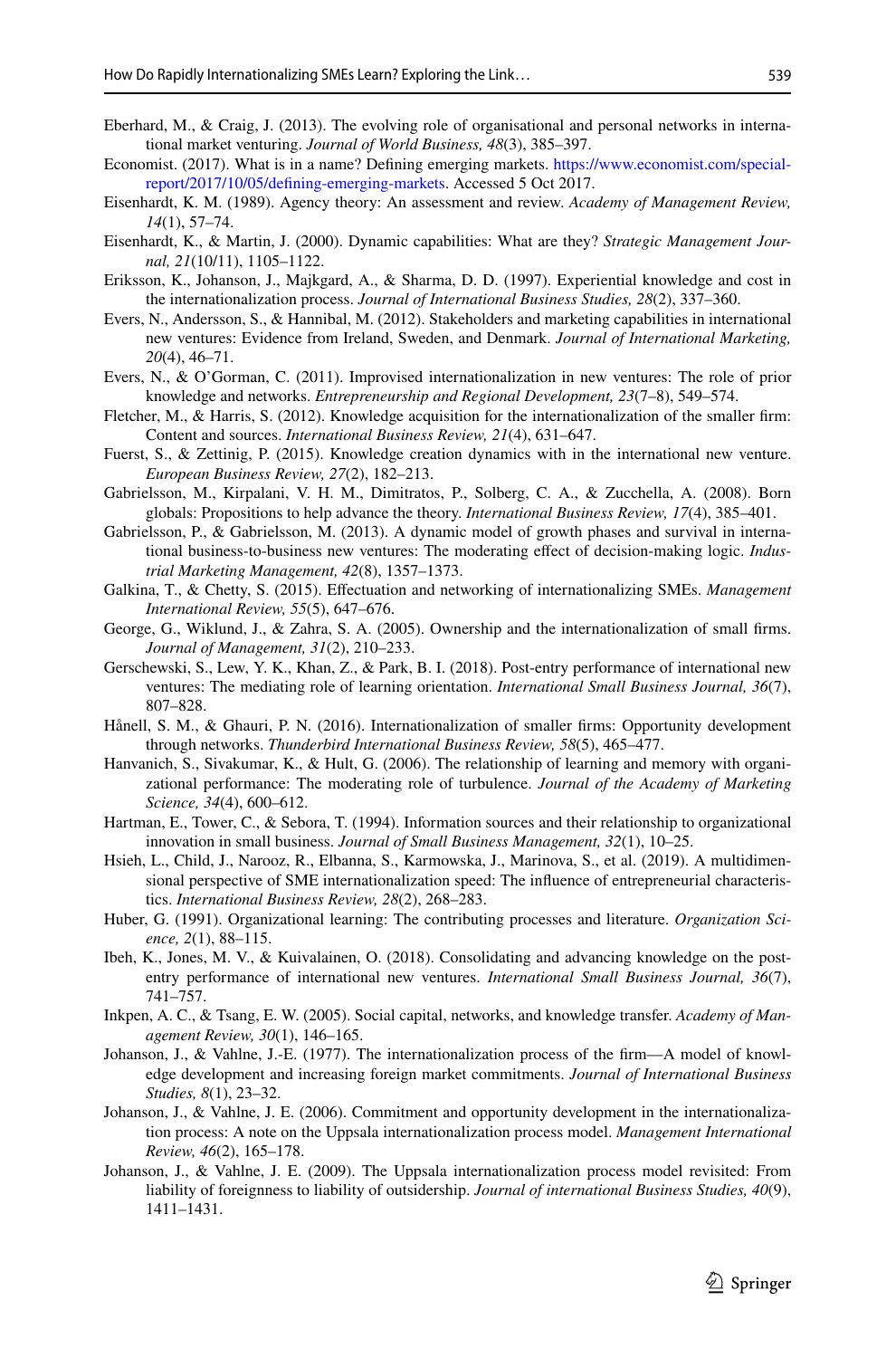- <span id="page-27-3"></span>Khan, Z., & Lew, Y. K. (2018). Post-entry survival of developing economy international new ventures: A dynamic capability perspective. *International Business Review, 27*(1), 149–160.
- <span id="page-27-5"></span>Khan, Z., Rao-Nicholson, R., & Tarba, S. Y. (2018). Global networks as a mode of balance for exploratory innovations in a late liberalizing economy. *Journal of World Business, 53*(3), 392–402.
- <span id="page-27-12"></span>Kim, J. Y., & Miner, A. S. (2007). Vicarious learning from the failures and near-failures of others: Evidence from the US commercial banking industry. *Academy of Management Journal, 50*(3), 687–714.
- <span id="page-27-8"></span>Kiss, A., Danis, W., & Cavusgil, S. T. (2012). International entrepreneurship research in emerging economies: A critical review and research agenda. *Journal of Business Venturing, 27*(2), 266–290.
- <span id="page-27-1"></span>Knight, G. A., & Cavusgil, S. T. (2004). Innovation, organizational capabilities, and the born-global frm. *Journal of International Business Studies, 35*(2), 124–141.
- <span id="page-27-2"></span>Knight, G. A., & Liesch, P. W. (2016). Internationalization: From incremental to born global. *Journal of World Business, 51*(1), 93–102.
- <span id="page-27-6"></span>Kuivalainen, O., Sundqvist, S., & Servais, P. (2007). Firms' degree of born-globalness, international entrepreneurial orientation and export performance. *Journal of World Business, 42*(3), 253–267.
- <span id="page-27-22"></span>Lee, T. W. (1999). *Using qualitative methods in organizational research*. Thousand Oaks: Sage Publications.
- <span id="page-27-16"></span>Li, P. F. (2014). Global temporary networks of clusters: Structures and dynamics of trade fairs in Asian economies. *Journal of Economic Geography, 14*(5), 995–1021.
- <span id="page-27-19"></span>Lincoln, Y. S., & Guba, E. G. (1985). *Naturalistic inquiry*. Newbury Park: Sage Publications Inc.
- <span id="page-27-25"></span>Luo, Y. (2001). Determinants of local responsiveness: Perspectives from foreign subsidiaries in an emerging market. *Journal of Management, 27*(4), 451–477.
- <span id="page-27-4"></span>Madsen, P. M., & Desai, V. (2010). Failing to learn? The effects of failure and success on organizational learning in the global orbital launch vehicle industry. *Academy of Management Journal, 53*(3), 451–476.
- <span id="page-27-9"></span>March, J. G. (1991). Exploration and exploitation in organizational learning. *Organization Science, 2*(1), 71–87.
- <span id="page-27-20"></span>Marshall, B., Cardon, P., Podder, A., & Fontenot, R. (2013). Does sample size matter in qualitative research? A review of qualitative interviews in IS research. *Journal of Computer Information Systems, 54*(1), 11–22.
- <span id="page-27-24"></span>Maskell, P. (2014). Accessing remote knowledge—the roles of trade fairs, pipelines, crowdsourcing and listening posts. *Journal of Economic Geography, 14*(5), 883–902.
- <span id="page-27-15"></span>Maskell, P., Bathelt, H., & Malmberg, A. (2006). Building global knowledge pipelines: The role of temporary clusters. *European Planning Studies, 14*(8), 997–1013.
- <span id="page-27-17"></span>Mason, J. (2017). *Qualitative researching* (3rd ed.). Thousand Oaks: Sage Publications Inc.
- <span id="page-27-10"></span>McKelvie, A., & Wiklund, J. (2010). Advancing frm growth research: A focus on growth mode instead of growth rate. *Entrepreneurship Theory And Practice, 34*(2), 261–288.
- <span id="page-27-23"></span>Measson, N., & Campbell-Hunt, C. (2015). How SMEs use trade shows to enter global value Chains. *Journal of Small Business and Enterprise Development, 22*(1), 99–126.
- <span id="page-27-21"></span>Miles, M. B., & Huberman, A. M. (1994). *Qualitative data analysis: An expanded sourcebook* (2nd ed.). Thousand Oaks: Sage Publications.
- <span id="page-27-13"></span>Mody, A. (1993). Learning through alliances. *Journal of Economic Behavior and Organization, 20*(2), 151–170.
- Mort, G., & Weerawardena, J. (2006). Networking capability and international entrepreneurship: How networks function in Australian born global frms. *International Marketing Review, 23*(5), 549–572.
- <span id="page-27-18"></span>NASSCOM. (2017). *The IT-BPM sector in India: Strategic review 2017*. New Delhi: NASSCOM.
- <span id="page-27-26"></span>Oparaocha, G. O. (2015). SMEs and international entrepreneurship: An institutional network perspective. *International Business Review, 24*(5), 861–873.
- <span id="page-27-0"></span>Oviatt, B. M., & McDougall, P. (1994). Toward a theory of international new ventures. *Journal of International Business Studies, 25*, 45–64.
- <span id="page-27-7"></span>Oviatt, B., & McDougall, P. (2005). Defning international entrepreneurship and modeling the speed of internationalization. *Entrepreneurship Theory and Practice, 29*(5), 537–554.
- <span id="page-27-11"></span>Park, J. Y., Ha, Y. J., & Lew, Y. K. (2015). International joint ventures and dynamic co-learning between MNEs and local frms. In P. Konara, Y. J. Ha, F. McDonald, & Y. Wei (Eds.), *The rise of multinationals from emerging economies* (pp. 213–225). London: Palgrave Macmillan.
- <span id="page-27-14"></span>Park, T., & Rhee, J. (2012). Antecedents of knowledge competency and performance in born globals: The moderating efects of absorptive capacity. *Management Decision, 50*(8), 1361–1381.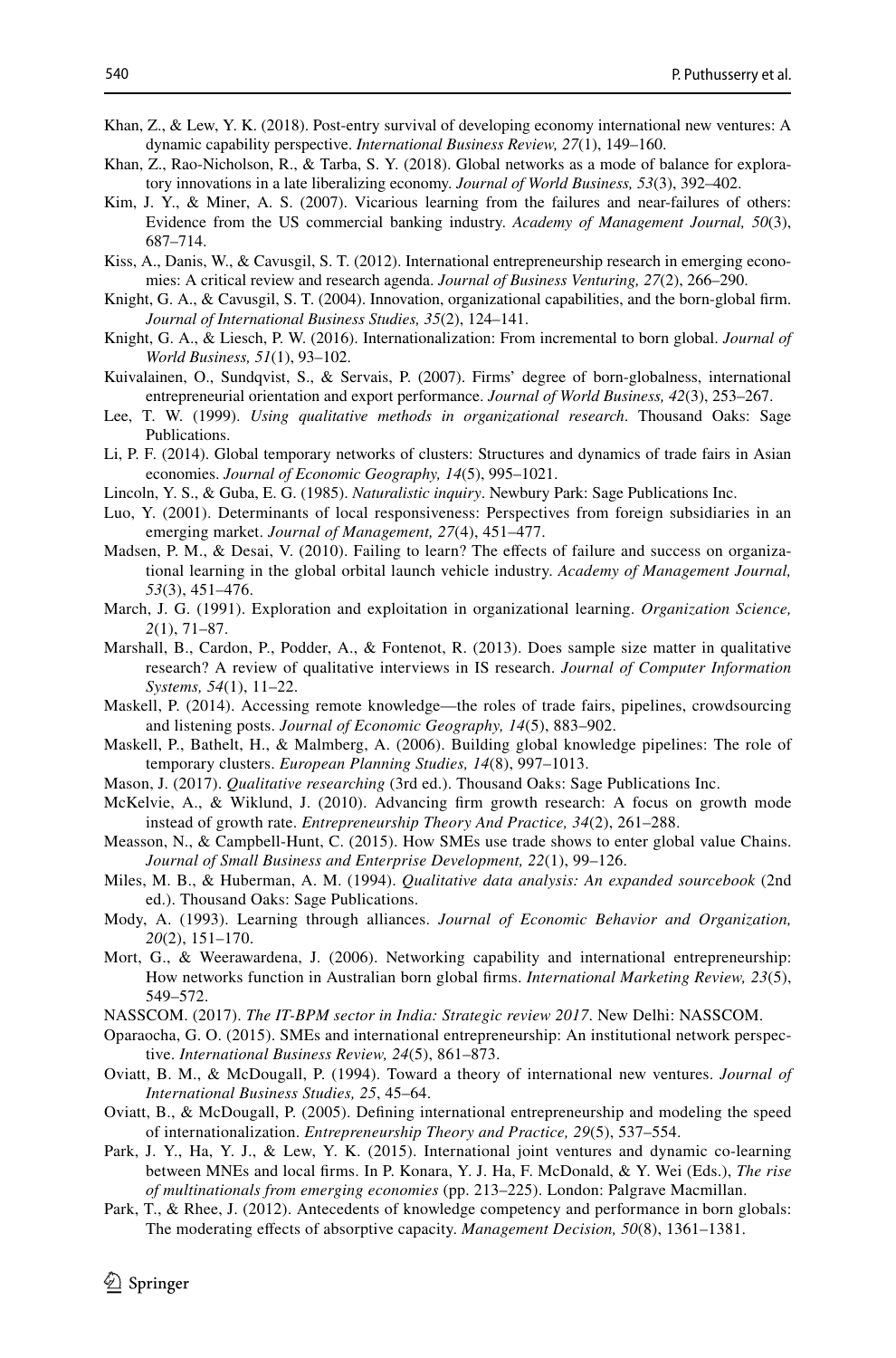- <span id="page-28-19"></span>Patton, M. Q. (1990). *Qualitative evaluation and research methods* (2nd ed.). Thousand Oaks: Sage Publications Inc.
- <span id="page-28-10"></span>Pellegrino, J., & McNaughton, R. (2015). The co-evolution of learning and internationalization strategy in international new ventures. *Management International Review, 55*(4), 457–483.
- <span id="page-28-7"></span>Pellegrino, J. M., & McNaughton, R. B. (2017). Beyond learning by experience: The use of alternative learning processes by incrementally and rapidly internationalizing SMEs. *International Business Review, 26*(4), 614–627.
- <span id="page-28-2"></span>Powell, W., Koput, K., & Smith-Doerr, L. (1996). Interorganizational collaboration and the locus of innovation: Networks of learning in biotechnology. *Administrative Science Quarterly, 41*(1), 116–145.
- <span id="page-28-17"></span>Prashantham, S., & Dhanaraj, C. (2010). The dynamic infuence of social capital on the international growth of new ventures. *Journal of Management Studies, 47*(6), 967–994.
- <span id="page-28-23"></span>Prashantham, S., & Young, S. (2011). Post-entry speed of international new ventures. *Entrepreneurship Theory and Practice, 35*(2), 275–292.
- <span id="page-28-14"></span>Presutti, M., Boari, C., & Fratocchi, L. (2007). Knowledge acquisition and the foreign development of high-tech start-ups: A social capital approach. *International Business Review, 16*(1), 23–46.
- <span id="page-28-16"></span>Reagans, R., & McEvily, B. (2003). Network structure and knowledge transfer: The effects of cohesion and range. *Administrative Science Quarterly, 48*(2), 240–267.
- <span id="page-28-12"></span>Romanello, R., & Chiarvesio, M. (2017). Turning point: when born globals enter post-entry stage. *Journal of International Entrepreneurship, 15*(2), 177–206.
- <span id="page-28-18"></span>Salavisa, I., Sousa, C., & Fontes, M. (2012). Topologies of innovation networks in knowledge-intensive sectors: Sectoral diferences in the access to knowledge and complementary assets through formal and informal ties. *Technovation, 32*(6), 380–399.
- <span id="page-28-22"></span>Sardana, D., & Scott-Kemmis, D. (2010). Who learns what?—A study based on entrepreneurs from biotechnology new ventures. *Journal of Small Business Management, 48*(3), 441–468.
- <span id="page-28-24"></span>Simon, H. (1991). Bounded rationality and organizational learning. *Organizational Science, 2*(1), 125–135.
- <span id="page-28-8"></span>Sinkula, J., Baker, W., & Noordewier, T. (1997). A framework for market-based organizational learning: Linking values, knowledge and behaviour. *Journal of the Academy of Marketing Science, 25*(4), 305–318.
- <span id="page-28-4"></span>Sleuwaegen, L., & Onkelinx, J. (2014). International commitment, post-entry growth and survival of international new ventures. *Journal of Business Venturing, 29*(1), 106–120.
- <span id="page-28-6"></span>Sullivan, D. M., & Marvel, M. R. (2011). Knowledge acquisition, network reliance, and early-stage technology venture outcomes. *Journal of Management Studies, 48*(6), 1169–1193.
- <span id="page-28-1"></span>Sullivan-Mort, G., & Weerawardena, J. (2006). Networking capability and international entrepreneurship: How networks function in Australian born global frms. *International Marketing Review, 23*(5), 549–572.
- <span id="page-28-11"></span>Teece, D., Pisano, G., & Shuen, A. (1997). Dynamic capabilities and strategic management. *Strategic Management Journal, 18*(7), 509–533.
- <span id="page-28-0"></span>Trudgen, R., & Freeman, S. (2014). Measuring the performance of born-global frms throughout their development process: The roles of initial market selection and internationalisation speed. *Management International Review, 54*(4), 551–579.
- <span id="page-28-3"></span>Tuomisalo, T., & Leppäaho, T. (2019). Learning in international new ventures: A systematic review. *International Business Review, 28*(3), 463–481.
- <span id="page-28-13"></span>Weerawardena, J., Mort, G., Salunke, S., Knight, G., & Liesch, P. (2015). The role of the market subsystem and the socio-technical sub-system in innovation and early internationalization: A dynamic capabilities approach. *Journal of the Academy of Marketing Science, 43*(2), 221–239.
- <span id="page-28-20"></span>Yin, R. K. (2009). *Case study research: Design and methods*. Thousand Oaks: Sage Publications.
- <span id="page-28-15"></span>Yu, J., Gilbert, B. A., & Oviatt, B. M. (2011). Efects of alliances, time, and network cohesion on the initiation of foreign sales by new ventures. *Strategic Management Journal, 32*(4), 424–446.
- <span id="page-28-5"></span>Zahra, S. A., Ireland, R. D., & Hitt, M. A. (2000). International expansion by new venture frms: International diversity, mode of market entry, technological learning, and performance. *Academy of Management Journal, 43*(5), 925–950.
- <span id="page-28-21"></span>Zahra, S. A., Zheng, C., & Yu, J. (2018). Learning advantages of newness: A reconceptualization and contingent framework. *Journal of International Entrepreneurship, 16*(1), 12–37.
- <span id="page-28-9"></span>Zhou, L., Barnes, B., & Lu, Y. (2010). Entrepreneurial proclivity, capability upgrading and performance advantage of newness among international new ventures. *Journal of International Business Studies, 41*(5), 882–905.